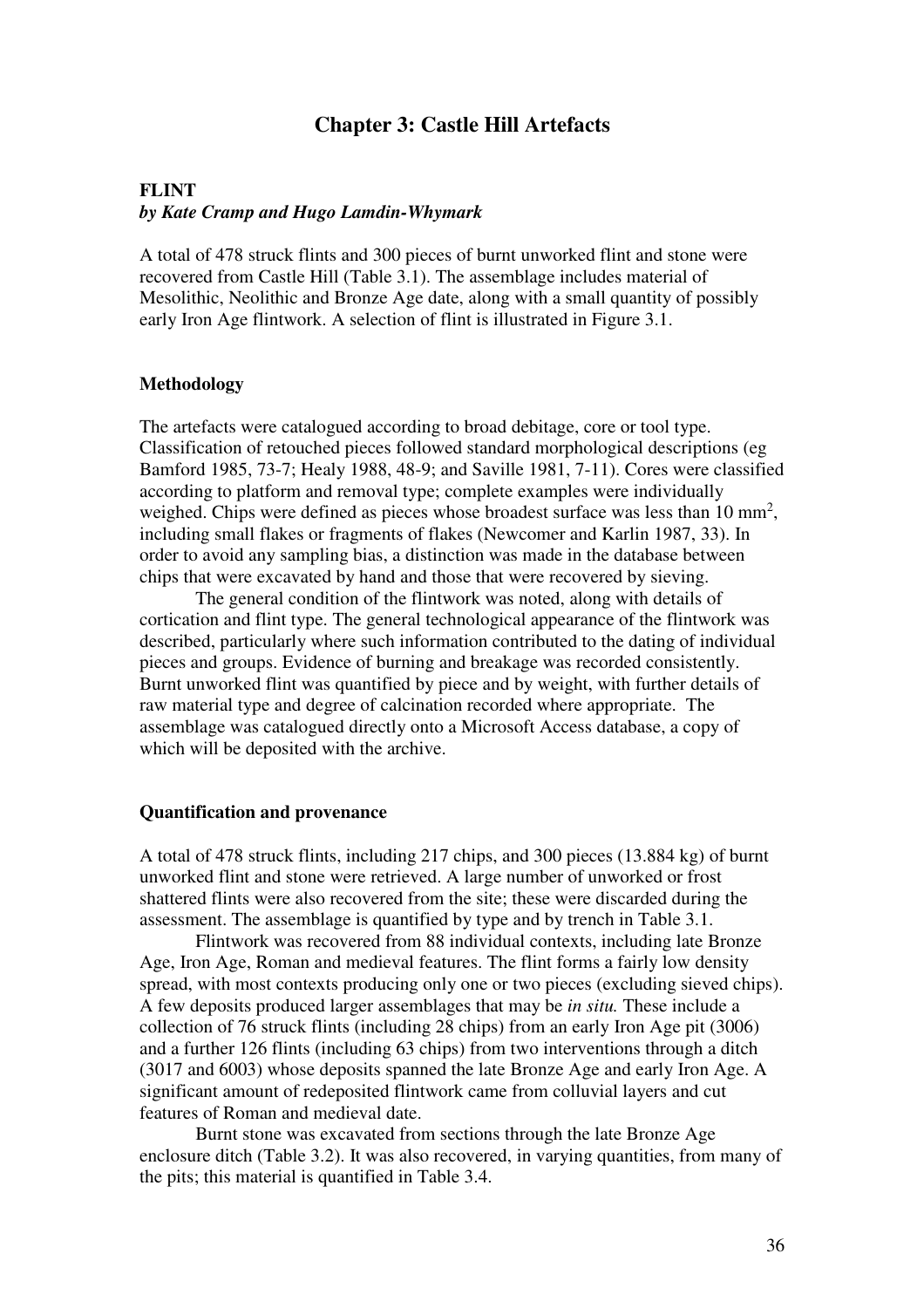# **Condition**

The condition of the flintwork is variable and largely determined by context. Thus, many of the flints from topsoil and ploughsoil deposits are in a heavily damaged, rolled condition following repeated redeposition. Others, including those from late Bronze Age and early Iron Age features, have survived in a relatively fresh condition with minimal post-depositional edge damage.

 While the vast majority of flints are uncorticated, a small number exhibit an incipient cortication that appears as a light speckling on the surface of the flint. Several flints display a yellow or yellow-brown iron stain, but in most cases this was probably present in the flint nodule prior to reduction and is unlikely to result from post-depositional conditions.

# **Raw material**

The raw material for the flint assemblage seems to have been provided by the small, abraded pebbles of flint contained within the gravels capping Castle Hill. These nodules were probably of variable quality, with thermal fractures and large cherty inclusions affecting knapping success. Where present, the cortex is generally abraded and stained, sometimes pitted, and the interior of the nodules ranges through shades of brown, orange and grey. Most of the flint used for burning probably came from this source. A few blades were manufactured from a good quality black flint with a thick, white, unweathered cortex not observed in the natural gravels on the hilltop. These flints probably derive from chalk flint nodules, originating on the Berkshire Downs a few kilometres to the south and west of the site.

 A single flake from Trench 3 (pit 3013) had been manufactured from bullhead flint, which can be distinguished by an orange band underlying an olive green cortex. Nodules of this flint type occur at the base of the Reading beds and in the south-east of the country (e.g. Dewey and Bromehead 1915; Shepherd 1972, 114; Rayner 1981, 357); it has also been identified in the Kennet gravels (Healy *et al*. 1992).

Most of the burnt unworked material consists of sandstone and limestone cobbles from the gravels capping the hill. A few nodules of flint are also present and probably come from the same source.

#### **The assemblage**

What follows is a detailed discussion of the flint assemblage from Castle Hill, presented in chronological order from the Mesolithic period to late Bronze Age and early Iron Age period.

# *Mesolithic and Neolithic*

A small number of Mesolithic and Neolithic flints were present in the assemblage, all of which occurred as residual finds in later features or layers. Diagnostic Mesolithic pieces include an obliquely blunted microlith (Fig. 3.1.1) from the topsoil in Trench 5,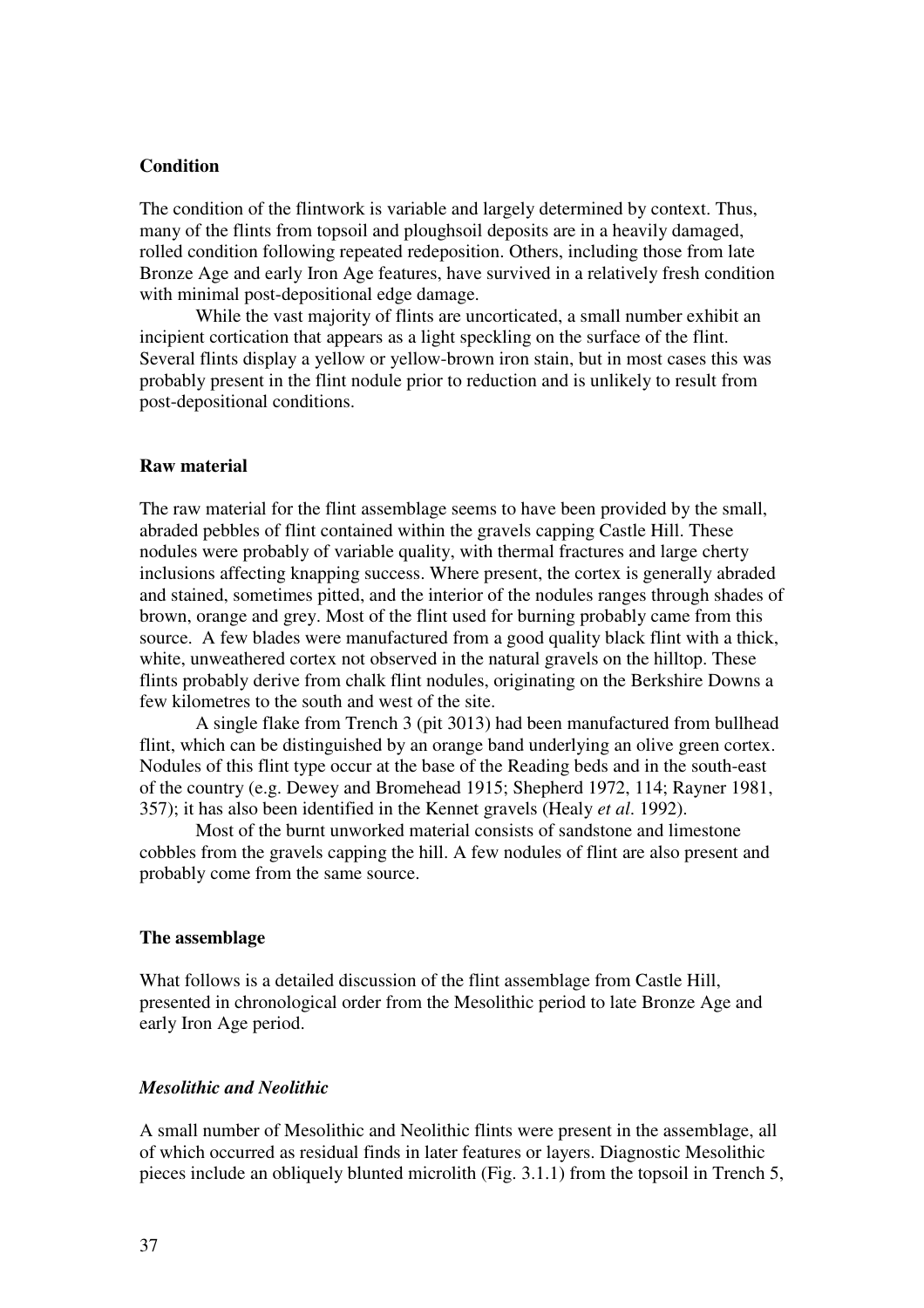which can be compared to Jacobi's class 1a (1978, 16, fig. 6). When dominant in an assemblage, class 1 microliths usually indicate a date in the earlier part of the Mesolithic, although it would be incautious to refine the date of a single stray find.

 The uppermost deposit (3042) within middle Iron Age pit 3152 produced a fine tertiary blade, which had been snapped distally using the microburin technique and may represent an abandoned attempt at microlith manufacture. As such, this piece probably belongs to a Mesolithic industry and, along with the microlith, suggests that the hilltop saw a limited amount of human activity in the Mesolithic period.

 Evidence for early Neolithic occupation also comes from the hillfort interior. A leaf-shaped arrowhead (Fig. 3.1.2) was recovered from a layer of medieval colluvium in Trench 3 (context 3043). A few narrow parallel-sided blades, carefully struck flakes, a serrated flake and a finely retouched scraper (Fig. 3.1.3) may also date from the Mesolithic or Neolithic. The scraper came from one of a complex series of late Roman quarry deposits in Trench 3 (ctx 3049).

#### *Late Bronze Age and ?early Iron Age*

A small assemblage of flintwork was recovered from the late Bronze Age enclosure ditch (interventions 3017 and 6003). This collection, comprising 126 struck flints and 73 pieces (4.18 kg) of burnt unworked flint and stone, was probably in contemporary association with the enclosure. This material was distributed relatively thinly between the various deposits that filled the enclosure ditch (Table 3.2), although most of the flintwork came from the upper fills.

 The flint assemblage is dominated by flakes, many of which are in exceptionally fresh condition. The flakes tend to be thick and irregular. Technologically, these pieces show little evidence of platform preparation and platform edge abrasion is entirely absent. A brief assessment of bulb morphology suggests a largely hard-hammer percussion strategy (eg Onhuma and Bergman 1982), although the end-and-side scraper and serrated flake, along with a small number of blades, were probably soft-hammer struck and seem from their technological appearance and condition to be residual Mesolithic and/or Neolithic artefacts (see above).

 An assemblage of 76 struck flints from early Iron Age pit 3006 has similar technological and morphological characteristics to the material from ditch 3017/6003. This collection is also dominated by thick, irregular flakes and includes several pieces of unclassifiable waste (Table 3.3). A further 78 pieces (3.502 kg) of burnt unworked flint and stone were recovered from the pit.

 The struck flints were distributed across several fills, but were most numerous in the upper deposits and particularly in context 3040 (46 pieces). The burnt unworked flint, on the other hand, occurred lower down the profile, with the largest quantity (33 pieces/1.341 kg) coming from context 3034. While some of the flints have clearly from their condition been redeposited in the pit, others are in a fresh, undamaged state that suggests they were freshly deposited or deposited soon after manufacture. It also significant that a small number of chips were recovered by hand (four pieces) and from sieved residues (24 pieces), perhaps indicating the presence of knapping debris.

#### **Discussion**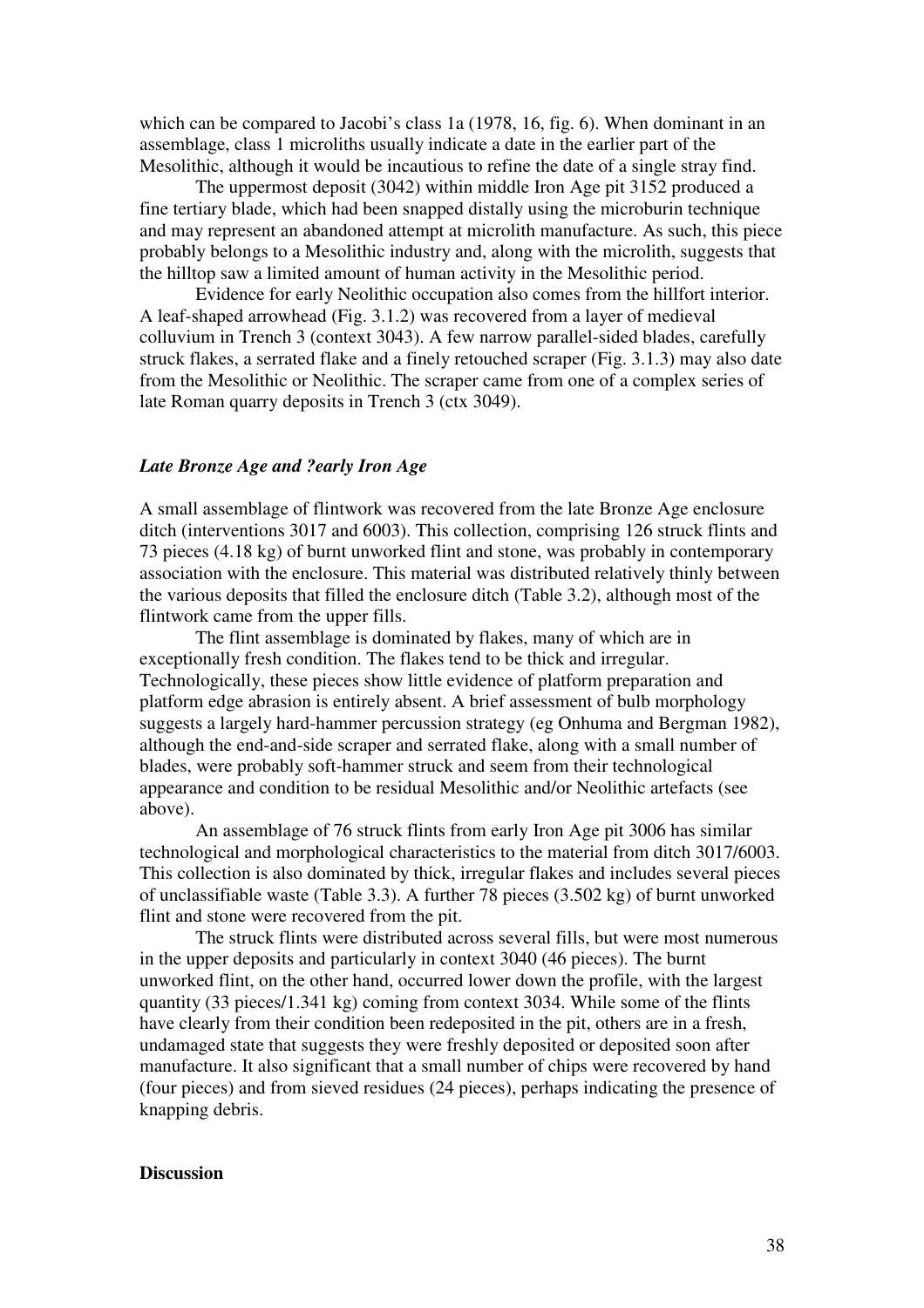In the absence of contemporary features, the flint assemblage from Castle Hill provides the only evidence of Mesolithic and Neolithic activity on the hilltop. While the collection is limited in size and residual in origin, it nonetheless indicates the occasional use of the site and may relate to longer term occupation in the wider area (for instance the Early Neolithic pit at Hill Farm, Chapter 8).

 The flintwork in the later Bronze Age enclosure ditch is probably contemporary with this phase of activity, but unfortunately is limited in size.

 The small group of flintwork in early Iron Age pit 3006 is particularly interesting, if it is contemporary with the feature. Recent research suggests that flintworking probably continued into the Iron Age, but was of a poor standard with few tool types (e.g. Young and Humphrey 1999). The character of the material from pit 3006, and from the upper fills of the enclosure ditch, both of which are of Early Iron Age date, are consistent with this, and may represent the continued use of flint for tools into the Iron Age on this site.

#### **Catalogue of illustrated flint (Fig. 3.1)**

1 **Microlith.** Simple obliquely blunted point, comparable to Jacobi's class 1a (1978, 16, fig. 6). Mesolithic. Trench 5, topsoil, ctx 5000. SF 5000

2 **Leaf-shaped arrowhead.** Slightly irregular outline. Recent damage to tip and base; otherwise in relatively fresh condition. Early Neolithic. Trench 3, colluvial layer, ctx 3043. SF 3032

3 **End-and-side scraper.** Manufactured on a slightly plunging flake. Fine, slightly invasive retouch curving around distal end. Mesolithic or Neolithic. Trench 3, quarry pit 3067, ctx 3049

# **PREHISTORIC POTTERY**

# *based on a report by Emily Edwards*

A total of 3372 sherds (27,031 g), or 200 vessels, was recovered from Castle Hill. This assemblage generally dated from the late Bronze Age through to the middle Iron Age, although two residual sherds of early Bronze Age pottery were also recovered (Table 3.5). Early Iron Age pottery formed the largest element, and some of this could be more specifically ascribed to the earlier (EIA1; *c* 900-500 BC) or later (EIA2; *c* 500-300 BC) parts of the period.

The assemblage as a whole had a fairly low mean sherd weight of 8.0 g. Condition did however vary significantly between features, with the material from early Iron Age pit 3006 being relatively well-preserved. Much of the assemblage has clearly been affected by redeposition or disturbance of deposits, and only 12 contexts produced more than 250 g of pottery. It has been argued that 25-30 sherds is the minimum number required for a context to be dated with confidence (Shennan 1981; Lambrick 1984; PCRG 1997). The lack of good groups outside of pit 3006 is supported by the fact that only 16 contexts had sherd counts of over 30.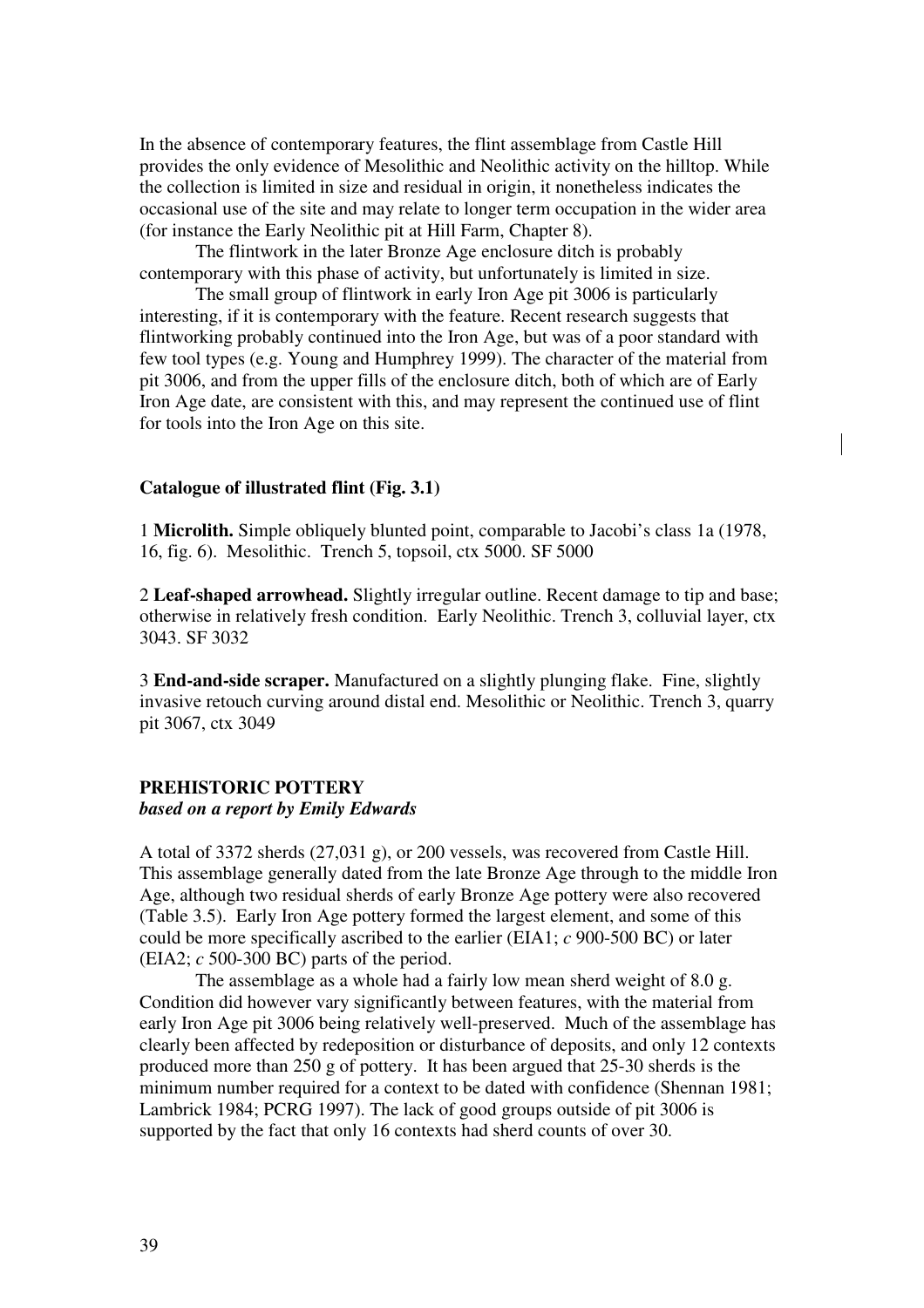# **Methodology**

This pottery was recorded following PCRG (1997) recommendations. Rim diameters, diagnostic sherd forms, vessel forms, surface treatments, decoration, firing, use wear and refitting sherds were recorded, along with the wall thickness of identified vessels. A minimum vessel count is given, where a vessel is identified by rim or any other sherd which can reasonably be said to represent a vessel.

 Fabrics were examined using a binocular microscope (x20 magnification). The character of each fabric is indicated by an alphanumeric code. Letters were used to indicate principal inclusions (A: sand; B; solid glauconitic sandstone; C: calcareous inclusions (not shell); D: voids; F: flint; G: grog; O: organic inclusions; Pfe: ferruginous pellets; M: mica; Q: quartzite; S: shell). Numerical codes (Morris 2004, 60) were used to indicate size, frequency and level of sorting of inclusions (1: wellsorted temper or primary inclusion,  $>2$  mm with any density; 2: intermediate, moderately sorted temper,  $\leq$ 3-4 mm with  $\leq$ common amount; 3: coarse, poorly sorted, usually 5 mm or more and at least a common amount; 4: fine to intermediate; 5: intermediate to coarse).

# **Fabrics**

The geology of Castle Hill consists largely of Fourth Terrace gravels (British Geological Survey, 1: 50,000 Solid and Drift series, Sheet 254; Corser 1981) and lower chalk. A thin band of marly clay between the lower chalk beds was observed within boreholes and ditch cuts. The gravels, which were limited to the areas covered by the beech plantation, consisted of very large quartzite, sandstone, limestone and flint pebbles and clays containing glacial detritus. Below the lower chalk beds are Upper Greensand beds and, during fieldwork in this area, soft lumps of loose Greensand were noted. The Upper Greensand extends no more than half a mile away from the clumps and sits on Gault Clay.

The wealth of resources from which potting materials could be procured is reflected in the number of fabric types used to manufacture the pottery. An enormous variety of fabrics (116) were used, the majority of which contained shell, quartzite or sand (Table 3.6). These can be sorted into 20 'fabric groups' according to the main inclusion types present (Table 3.7). The occurrence of fabric groups by phase is shown by Table 3.8.

#### *Procurement of resources: clays*

The clay matrix of many of the sherds contains consistent small amounts of sand, small pebbles, small ferruginous pellets and other detritus consistent with a gravel clay source. It is plausible that the clays within the gravels on the hilltops were frequently utilised during the manufacture of much of the pottery, due to the fact that the fabrics in many cases contained very mixed varieties of fine and coarse inclusions. A small proportion of the assemblage was manufactured from a calcareous clay which may derive from the chalk marl deposits. A third clay type containing coarse fossil shell appeared to be used exclusively for the manufacture of T-rimmed jars (see below). This could derive from the local river bed clays, the parent source of which is Jurassic, although an origin in non-local Jurassic beds is also possible.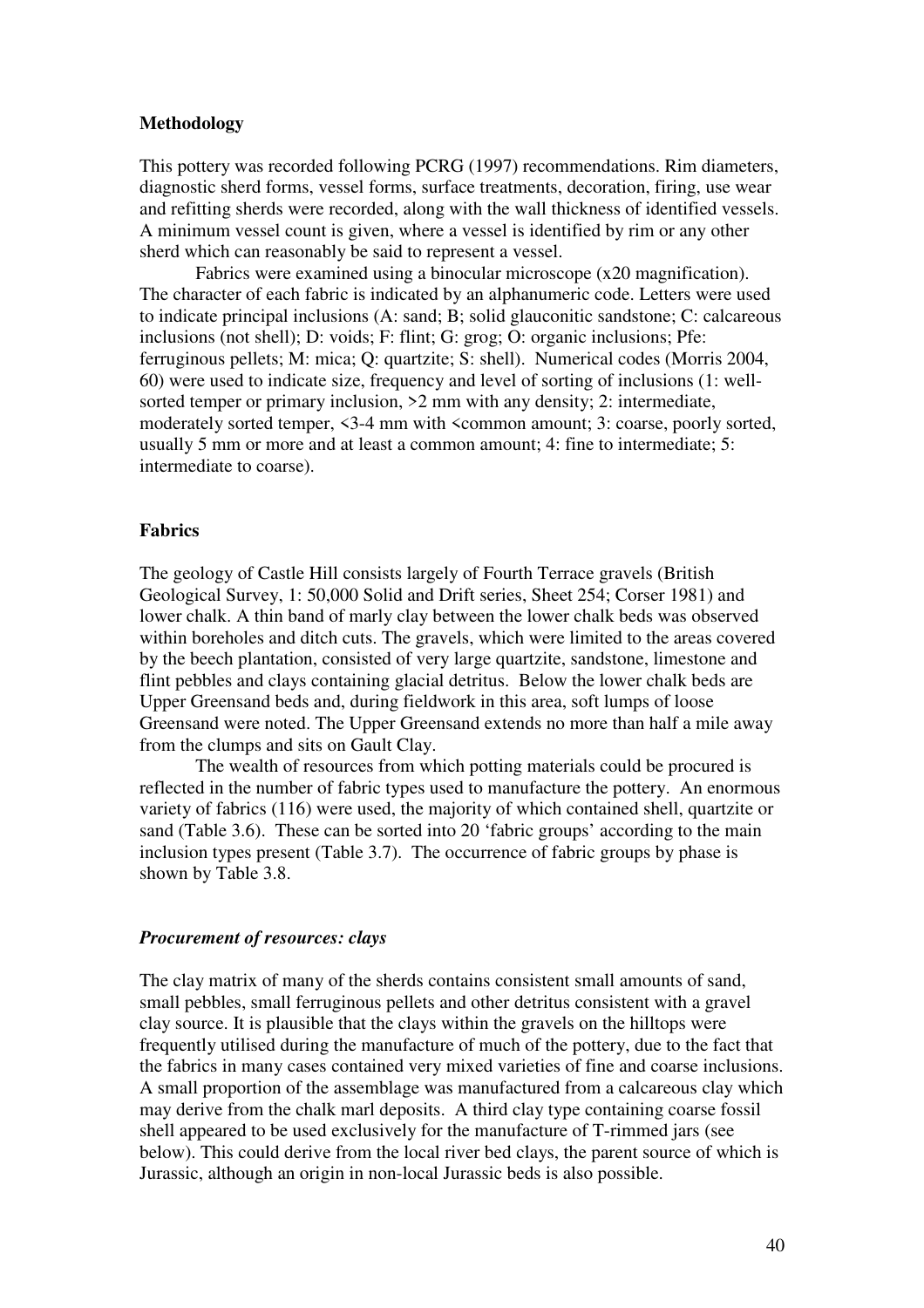# *Procurement of resources: inclusions*

The majority of the deliberately-added tempering materials could also have had a local origin. It is likely that the quartzite fabrics were manufactured from crushed and added quartzite Terrace Gravel pebbles. The fabrics containing lumps of fine-grained sandstone (Greensand) are characteristic of the locality and derive from the Upper Greensand beds. The flint-tempered sherds may have been imported, however, as although flints have been noticed in the local gravel, they are not common in the area.

# **Forms**

A total of 136 vessels could be allocated to a form type (Table 3.9). The form series follows the vessel classification from Ashville, Abingdon (DeRoche 1978), with additions. Suffix 0 denotes a form which is not sufficiently distinct to be assigned to a subdivision of its class.

 The occurrence of forms through time is shown by Table 3.10, and the relationships between form and fabric are summarised by Tables 3.11 and 3.12. The extent to which finer fabrics dominate the assemblage is apparent. The B1 jars were manufactured from flint, quartzite and sand fabrics, whilst the bowls were made from a much more restricted range of fabrics. A close association between coarse shell fabrics and the A3 jars can be seen.

#### **Surface treatment**

Seven different types of surface treatment were recorded and, of those sherds which bore traces of treatment (403 sherds), smoothing was practised most often (Table 3.13). A smaller number (197) of sherds with observable surface treatments were attributed to vessel form (Table 3.14). Smoothing and rough smoothing was generally restricted to B2 and A3 jars, whilst burnished red surfaces were noted most commonly amongst the globular bowls with flared rims that were recovered from pit 3006. Burnishing was not associated with many other forms and did not occur on a large element of the assemblage.

#### **Decoration**

Decoration occurred on only 5.4 % of assemblage by sherd count, although it was found on 98 of the 200 identified vessels (Table 3.15). Fingertip impressions on rims and shoulders were most commonly observed, and these occurred on B1 type jars only. Early Iron Age decoration types included 'pie crust' decoration (comprising fingertip impressions on the external and internal edges of T-shaped rims), small cordons on the necks of C2A type bowls and combinations of incised and impressed motifs on angular C2C bowls. Middle Iron Age decoration types included panels of incised lines placed underneath the rim (Fig. 3.7.48, .49, .53), deep dots (Fig. 3.7.47) and circular stamps at the ends of pendant swags. The similarity of the early and middle Iron Age decoration did, in some cases, make precise dating difficult.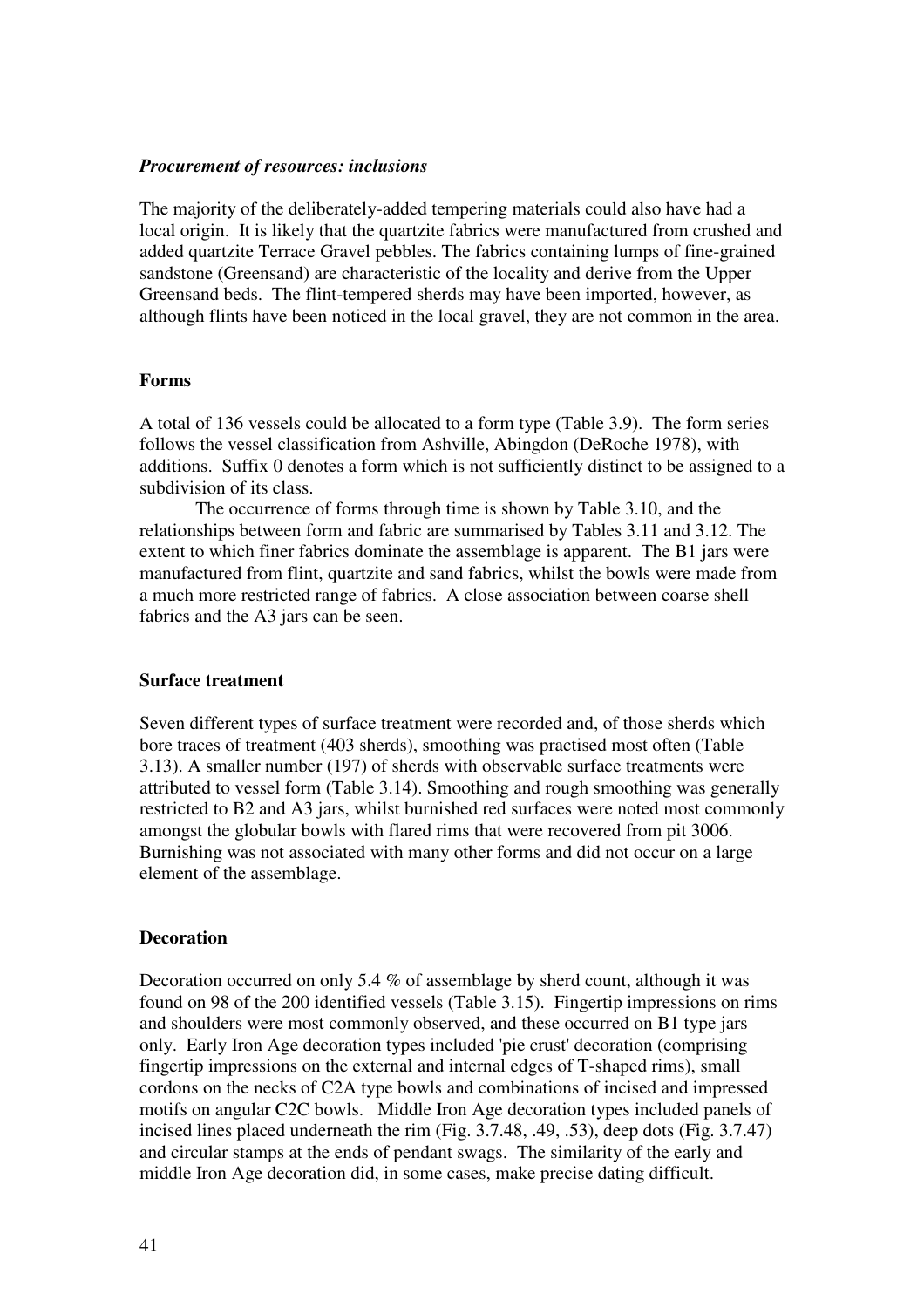#### **Evidence for vessel function**

Seven vessels had charred residues indicating use for cooking. The majority of these were early Iron Age, with single middle Iron Age and late Bronze Age examples. Residues were noted on the inside and outside faces of rim sherds and, in one example, on the internal face of a base sherd. Vessel forms with residues included one T-rimmed vessel (A3), one slack-shouldered jar (B1) and one angular bowl.

#### **Discussion of ceramics by phase**

### *Early Bronze Age*

Two sherds (7 g) of early Bronze Age date were recovered as residual material from contexts 3034 and 5006 (Fig. 3.2.1). These are both decorated with twisted cord impressions and are manufactured from grog-tempered fabrics typical of the Beaker and Collared Urn traditions.

#### *Late Bronze Age*

A total of 1062 sherds (7241 g) have been dated to the late Bronze Age, of which 431 sherds (3696 g) were recovered from the hilltop enclosure ditch, the rest being residual in later contexts. Fabric was particularly important in assigning material to this period, with quartzite fabrics assumed to be late Bronze Age, in line with evidence from elsewhere in the region (Barclay 2001).

The commonest vessel form is the slack-shouldered jar, represented by nine examples. Other forms include T-rim jars (A3), carinated jars (C1), angular bowls (C2C) and one globular bowl (C2D). Decoration included two incidences of fingertip impressed cordons (P52), 14 incidences of fingertip decorated shoulders or rims and five incidences of shoulders or rims decorated with incised decoration. Most sherds had received no surface treatment, although smoothing, rough smoothing and burnishing were noted.

 The group from the hilltop enclosure ditch is key to understanding this ceramic phase. Significant assemblages of pottery were recovered from two interventions into the ditch, with 172 sherds (1525 g) from 3017 and 259 sherds (2171 g) from 6003. Mean sherd weight was modest at 8.5 g and 7.1 g respectively. Observations made in the field suggests that the infilling of the ditch may have occurred over a significant period, with naturally deposited erosion and silting layers interspersed with some deliberately dumped deposits.

 In ditch 3017, the lowest fills 3082, 3099 and 3121 contained a small number of relatively large late Bronze Age sherds. This concurs with radiocarbon determinations of 1010-840 cal BC and 1000-820 cal BC from fill 3099. One B1 jar is the only recognisable form. The fill above, 3081, has also been radiocarbon dated to the 11th-9th centuries cal BC, but contained a small, mixed group of body sherds dated to the late Bronze Age and early Iron Age. This mixed character continues in the remaining fills, with early Iron Age pottery forming a slight majority. Late Bronze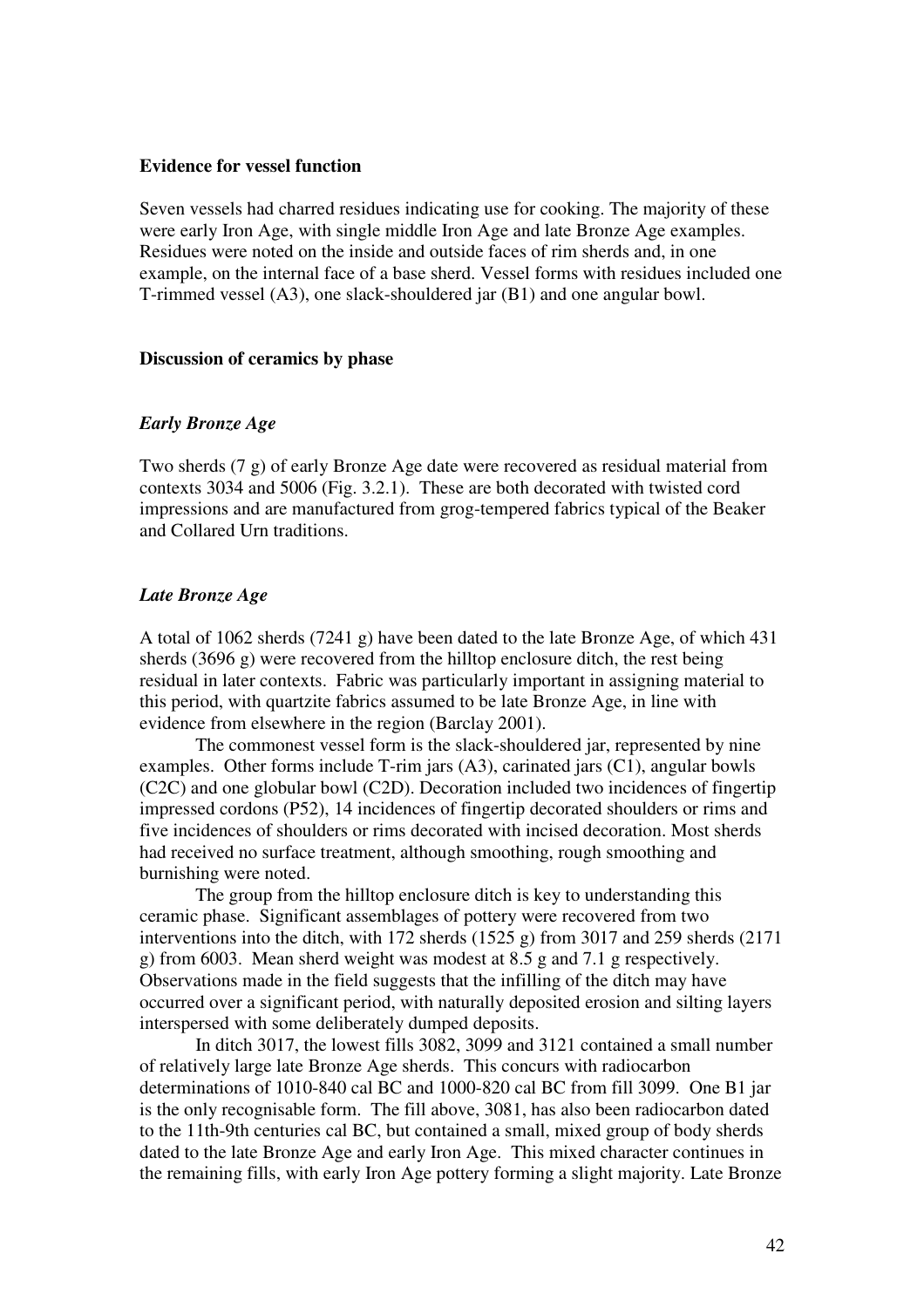Age pottery still formed a significant minority, however, and actually had a higher mean sherd weight than the early Iron Age material. Forms of vessels ascribed to the late Bronze Age comprise A3, B1 (three examples), C0, C1 and C2C (two examples). One type C2F bowl is also present, broadly datable to the late Bronze Age or early Iron Age.

The lower fills of ditch 6003 (6027, 6037 and 6021) produced mainly late Bronze Age material. Most of these were small fragments, but substantial conjoining fragments of a flared rim bowl (form C2E) decorated with an applied fingertipimpressed cordon around the neck were recovered from fill 6027. A radiocarbon determination of 905-805 cal BC (Poz-14319: 2700±30 BP) has been obtained from this layer. A few sherds ascribed to the early Iron Age also occurred in each of these fills, however. With a mean sherd weight of only 5.3 g, it is possible that this material is intrusive. Upper fills 6017, 6020 and 6004 had a different composition, with early Iron Age pottery forming the majority. As with ditch 6003, the majority of the material from these middle and upper fills dates to the early Iron Age, but the mean sherd weight of the late Bronze Age material is actually slightly higher. Forms of vessels ascribed to the late Bronze Age comprise B0, B1, C2C and C2D.

To summarise, the only vessel forms recorded from 'secure' late Bronze Age contexts in the lower part of the ditch are one B1 jar and one C2E bowl. The late Bronze Age pottery from the upper layers of the ditch shows a wider variety of forms. This latter group of material has been ascribed to the late Bronze Age largely on the basis of fabric (i.e. the presence of quartzite), although some of the forms such as angular jars and bowls are also common during the early Iron Age. As these upper fills show a mix of traits conventionally dated to the late Bronze Age and early Iron Age respectively, it is possible that they were laid down some time around the transition between these two periods.

Parallels from elsewhere in the region suggest that the late Bronze Age pottery from Castle Hill essentially belongs to the later, 'decorated' phase of the post-Deverel Rimbury pottery tradition. The flared rim bowl (C2E; Fig. 3.2.9) from ditch 6003 has no local parallels, although it was made from a fabric containing locally available materials (quartzite, sand and glauconitic sandstone). Instead, it has eastern parallels from the ditched enclosures at Monkton, Kent (Macpherson-Grant 1994, fig. 6.12), Mucking South Rings, Essex (Jones and Bond 1980, figs 13 and 14), and Scarborough, North Yorkshire (Smith 1928, fig. 1). Meanwhile, the high-shouldered bipartite bowl (C2F; Fig. 3.2.5) from ditch 3017 is similar to bowl type 3.2 at Potterne, where it has been dated to the 10th/9th to early 6th centuries BC (Gingell and Morris 2000).

# *Early Iron Age*

A total of 1907 sherds (16,806 g) of pottery has been ascribed to the early Iron Age. This included 540 sherds from the upper fills of the late Bronze Age hilltop enclosure ditch and 791 sherds from a single large early Iron Age pit (3006). The remainder of the material was residual in later contexts. The material is largely in sand and shell fabrics, which replaced the quartzite and flint of the late Bronze Age.

There appeared to be two ceramic phases present in the early Iron Age element of the assemblages; the earlier (*c* 800-500 BC) was characterised by angular bowls with incised decoration and white inlaid jars, whilst the later (*c* 500-300 BC) was characterised by T-rim jars and globular, red-coated bowls. The bulk of the material is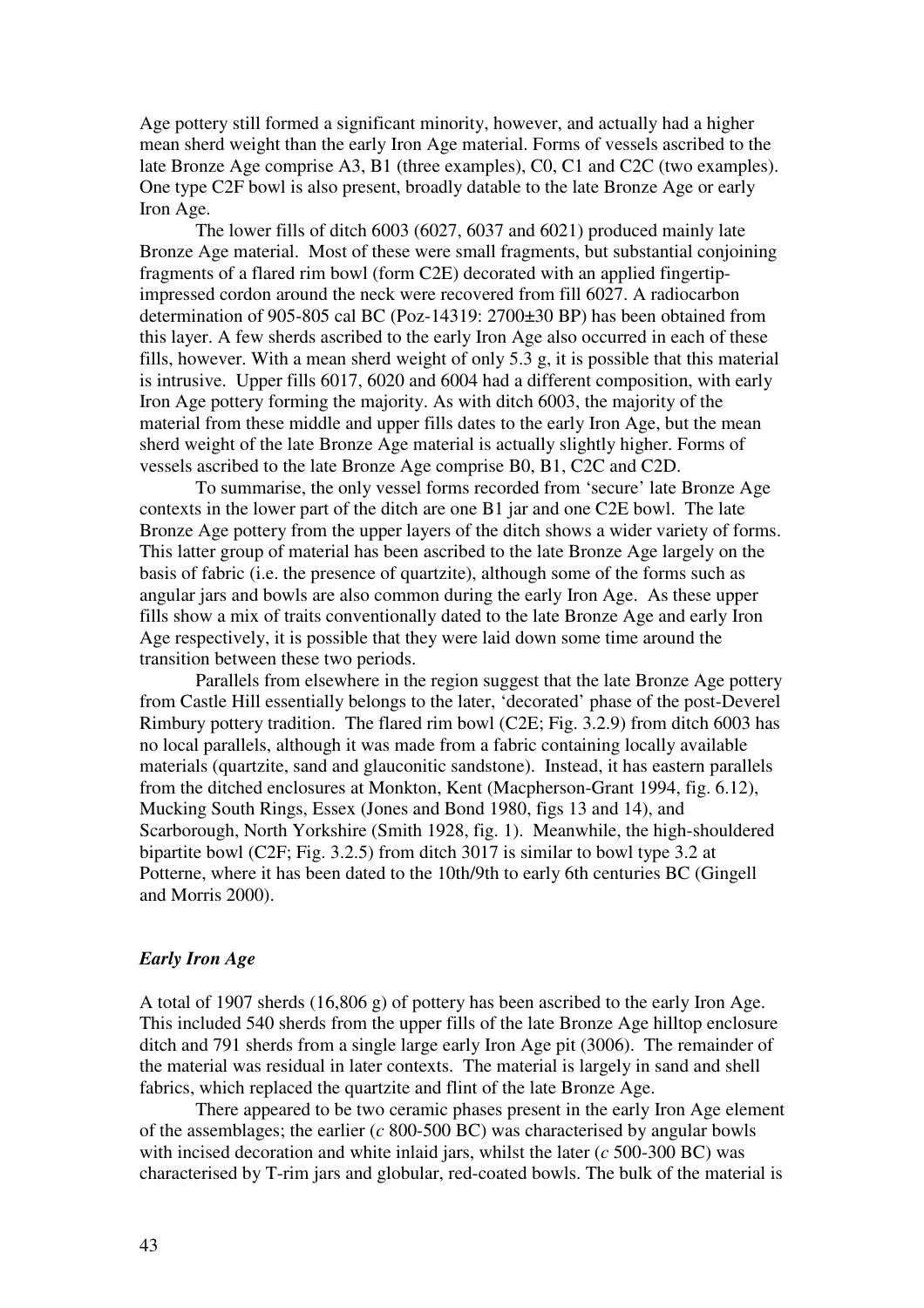only broadly datable to the early Iron Age, however. These included the A2, B0, B1 and C1 forms, manufactured from chronologically non-specific sandy fabrics.

#### *Early Iron Age 1 (c 800-500 cal BC)*

A total of 23 diagnostic sherds of earliest Iron Age date were recovered from 11 contexts. A minimum of 11 vessels were noted, identified on the basis of form and the presence of incised motifs typical of All Cannings Cross type vessels. The difficulty in dating these sherds has arisen from the ubiquitous nature of some such incised and stamped motifs within the Iron Age; both early and middle Iron Age sherds with stamped circles and incised lines have been recovered from other features excavated elsewhere at Wittenhams. The fabrics used to manufacture the vessels contained fine quartzitic sand. Burnished finishes were present on five sherds, smoothing was present on four and a red coating on two. The sherds were all small and broken, suggesting redeposition.

 Layer 3024 in ditch 3017 contained refitting sherds of a carinated furrowed bowl (Fig. 3.3.13), dating to the late 8th to early 6th centuries BC. This has parallels at Potterne (Gingell and Morris 2000, 156, fig. 47) and Budbury (Wainwright 1970, fig. 14, 74-8). A rim fragment from another furrowed bowl (Fig. 3.3.23), similar to Potterne Type 3.4 (Gingell and Morris 2000, fig. 49.34), was found in the uppermost fill of pit 3006.

# *Early Iron Age 2 (c 500-300 cal BC)*

A total of 288 sherds (4688 g) could be placed in this phase, most of which came from pit 3006. Diagnostic forms include T-rim jars with expanded, pie crust rims (Fig. 3.4.25-27, .37), round-bodied red-coated bowls (Figs 3.5.34, 3.6.38, and 3.6.40) and a decorated, flanged lid (Fig. 3.5.29). Coarse shell fabrics, which were used only in the manufacture of the expanded rim forms (A3), formed the majority of the assemblage.

The most unusual vessel is the decorated flanged lid (Fig. 3.5.29). Lids are rare in early Iron Age assemblages from Britain, although they appear to be rather more common in western continental Europe. However, the decoration of punched dots inlaid with white material is entirely in keeping with pottery of this period in southern England. Within the Upper Thames Valley, a fragment of a small flanged lid with incised curvilinear decoration has been found in an early or middle Iron Age context at Watchfield, Shrivenham (Laidlaw 2001, fig. 14.19). Further afield, a number of middle or late Iron Age flanged lids with La Tène style curvilinear decoration have been recovered from Meare, Somerset (Bulleid and Gray 1948).

The A3 jar type was also found in Trench 15 from the 2004 excavations, as well as in Rhodes' earlier investigations of the early Iron Age midden below (Rhodes 1948, fig. 9.1-5). It has also been recovered from other sites in the region such as Allen's Pit (Bradford 1942), Mount Farm (Myres 1937), Blewburton (Harding 1972, pl. 44-5), Gravelly Guy (Duncan *et al*. 2004) and Segsbury (Brown 2005, fig. 3.2).

Red-coated round-bodied bowls with flared rims, manufactured from very fine sand containing rare ferruginous pellets and other pebbles, were recovered in some numbers (Table 3.9). This vessel type was again found in the 2004 excavations. Further parallels (some red coated) have been recovered from Faringdon (Timby 2004; Bryan *et al*. 2004), Blewburton (Harding 1972, pl. 58) and Segsbury (Brown 2005). Gingell and Morris (2000, 165) argue that globular bowl forms are generally later early Iron Age within Berkshire and Oxfordshire, post-dating the biconical and angular forms associated with earlier All Canning Cross type assemblages. Further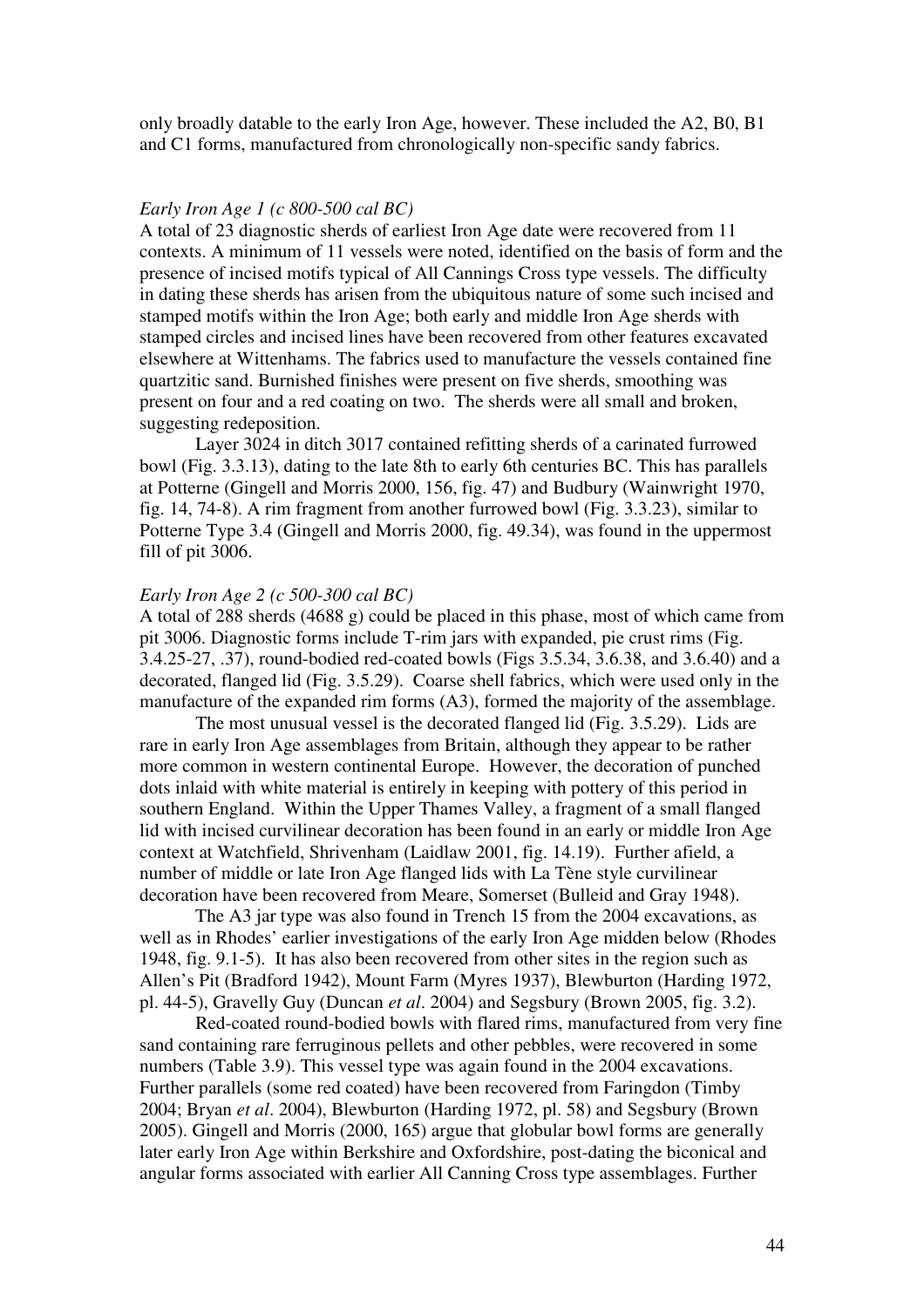afield, examples are now much more common within Wiltshire and Hampshire than was evident in Rhodes' time. The bowls were manufactured using a very clean, fine clay similar to those from Danebury, and it is therefore possible that they derive from the same source on Salisbury Plain (Williams and Wandibba 1984).

#### *Discussion of key groups*

There appears to be a chronological distinction between the key groups of early Iron Age pottery, with the material from pit 3006 apparently later in emphasis than that from the upper fills of the late Bronze Age hilltop enclosure ditch.

Pit 3006 contained a remarkable assemblage of 11.5 kg of pottery, with a mean sherd weight (10.6 g) that is above average for the site. Observations made in the field suggest that the pit was filled fairly rapidly with a series of dumped deposits, interleaved with brief episodes of erosion. This is supported by the essentially coherent character of the pottery. The large majority of pottery is dated to EIA2 or more broadly to the early Iron Age. Distinctively EIA2 pottery occurs from fill 3061 upwards; in other words, from the first fill to contain a significant quantity of pottery. Small amounts of earlier pottery dated to the late Bronze Age and EIA1 is dispersed throughout the stratigraphic sequence. These have a significantly lower mean sherd weight than the EIA/EIA2 material (Table 3.16), and can thus probably be regarded as residual.

Forms from the pit are dominated by T-rim jars (A3) and round-bodied, flared rim bowls (C2). The association between these two vessel types is notable; a similar association was seen in pit 15018 from the 2004 excavations. Rhodes' earlier investigations of the early Iron Age midden below Castle Hill also showed that haematite-coated round-bodied vessels were found "in association with vessels with swollen flat topped rims" (Rhodes 1948, 24). There are no clear trends in vessel forms through the stratigraphic sequence within pit 3006.

 The early Iron Age pottery from the Late Bronze Age hilltop enclosure ditch was in a poorer condition to that from the pit, with a mean sherd weight of only 6.6 g. In contrast to the pit, forms were dominated by slack-shouldered jars, with only small numbers of bowls and T-rim jars (Table 3.17). Generally speaking, material ascribed to Early Iron Age 2 - such as the two A3 T-rim jars - was restricted to the uppermost two fills of the ditch (3024 and 3046; 6004 and 6017). The exception to this was a fragment of a red-coated bowl from fill 3081, fairly low down the sequence.

The differences between the pit and ditch assemblages are likely to be at least partly chronological. The bulk of the infilling of the ditch probably predated the deposit within the pit, although the uppermost two fills of the ditch may have been chronologically closer to it. It is also possible, however, that the differences see in the assemblage from the pit are not (solely) chronological. A deposit of this size from a pit is very unusual in a regional context, and hence it may have constituted a 'special' deposit, containing a selected range of pottery differing from the material in contemporary 'refuse' deposits.

# *Middle Iron Age (300-100 cal BC)*

A relatively small amount of middle Iron Age pottery was recovered, comprising 215 sherds (1435 g). Most of this material came from 16 middle Iron Age pits, all of which also contained residual material from the late Bronze Age and/or the early Iron Age. The vessels were all manufactured from fabrics containing fine sand and other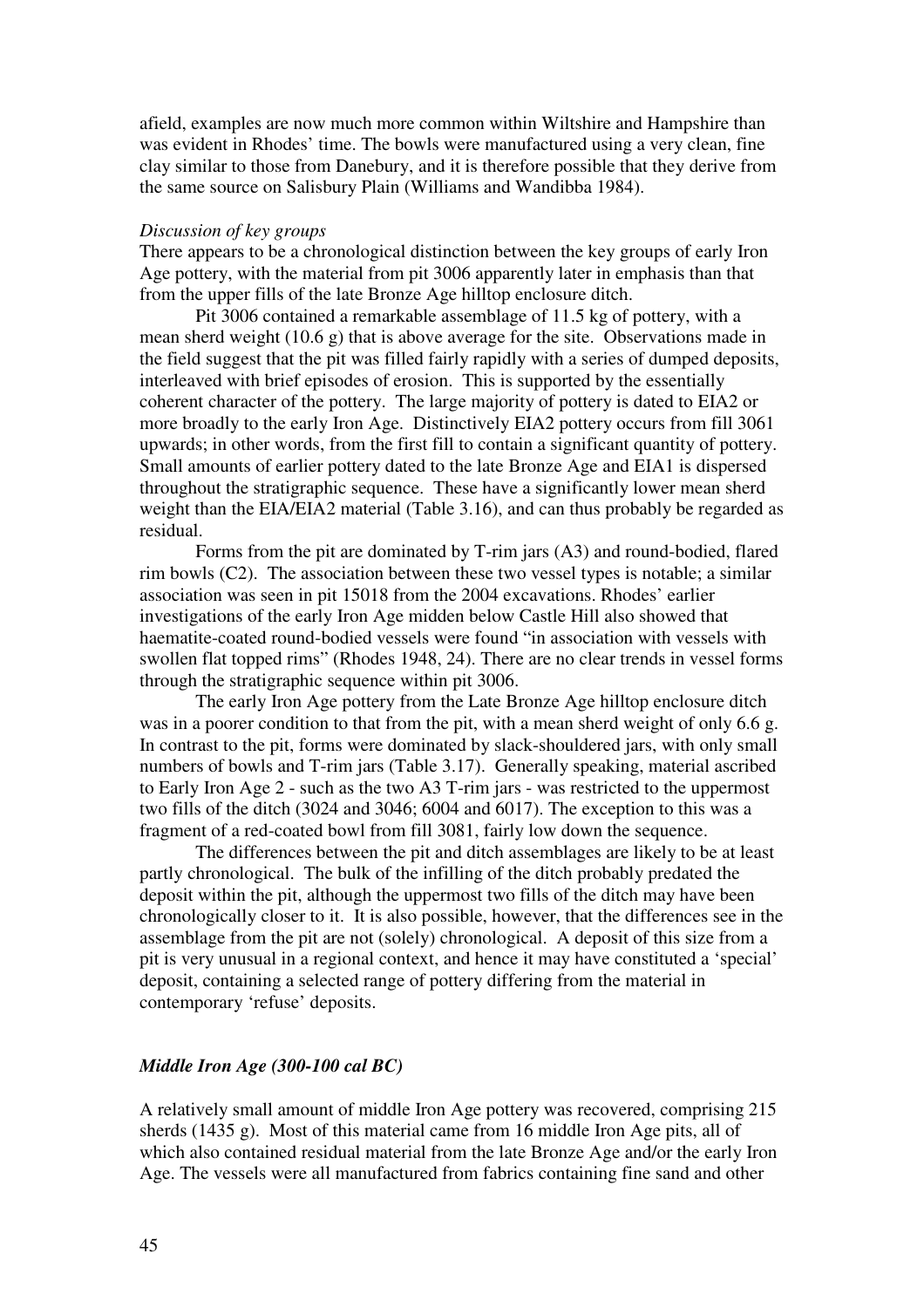inclusions, such as fine shell or glauconitic sandstone. Forms comprised globular bowls, globular jars and barrel-shaped jars (Fig. 3.7.47-54). A variety of decorative motifs were present on globular bowls. The decoration on vessels Fig. 3.7.48-49 can be paralleled at Blewburton (Harding 1972, pl. 68H and J; plate 66F), and that on vessel Fig. 3.7.53 at Gravelly Guy (Duncan *et al*. 2004, fig. 7.5 and 7.6). Although radiocarbon dates were obtained from a number of middle Iron Age contexts at Castle Hill, none of these contexts contained pottery with recognisable vessel forms or decoration.

### **Catalogue of illustrated pottery (Figs 3.2-3.7)**

1 Fabric group 17. EBA. Ctx 5006, post-medieval wood bank 2 Fabric group 5. Form B1. LBA. Ctx 3034, EIA pit 3006 3 Fabric group 16. Form B1. LBA. Ctx 3026, MIA pit 3025 4 Fabric group 16. LBA. Ctx 3035, LBA enclosure ditch 3017 5 Fabric group 1. Form C2F. LBA. Ctx 3046, LBA enclosure ditch 3017 6 Fabric group 5. Form B1. LBA. Ctx 4004, medieval pit 4003 7 Fabric group 16. Form B1. LBA. Ctx 6017, LBA enclosure ditch 6003 8 Fabric group 14. Form C2D. LBA. Ctx 6021, LBA enclosure ditch 6003 9 Fabric group 5. Form C2E. LBA. Ctx 6031, LBA enclosure ditch 6003 10 Fabric group 14. Form C0. LBA or EIA. Ctx 6004, LBA enclosure ditch 6003 11 Fabric group 14. Form B1. LBA or EIA. Ctx 6004, LBA enclosure ditch 6003 12 Fabric group 4. Form C0. Ctx 6017, LBA enclosure ditch 6003 13 Fabric group 20. Form C2B. EIA1. Ctx 3024, LBA enclosure ditch 3017 14 Fabric group 1. Form C2. EIA. Ctx 3024, LBA enclosure ditch 3017 15 Fabric group 20. Form B1. Ctx 3024, LBA enclosure ditch 3017 16 Fabric group 1. Form B1. EIA. Ctx 3024, LBA enclosure ditch 3017 17 Fabric group 1. Form C2C. EIA1. Ctx 3040, EIA pit 3006 18 Fabric group 1. Form C2C. EIA1. Ctx 3059, EIA pit 3006 19 Fabric group 1. Form C2C. EIA1. Ctx 3060, EIA pit 3006 20 Fabric group 1. Form C2C. EIA1. Ctx 3007, EIA pit 3006 21 Fabric group 1. Form C2C. EIA1. Ctx 3007, EIA pit 3006 22 Fabric group 7. Form B1. EIA. Ctx 3034, EIA pit 3006 23 Fabric group 1. Form C2B. EIA1. Ctx 3007, EIA pit 3006 24 Fabric group 6. Form C2. EIA2. Ctx 3034, EIA pit 3006 25 Fabric group 20. Form A3. EIA2. Ctx 3034, EIA pit 3006 26 Fabric group 20. Form A3. EIA2. Ctx 3034, EIA pit 3006 27 Fabric group 20. Form A3. EIA2. Ctx 3034, EIA pit 3006 28 Fabric group 21. EIA2. Ctx 3034, EIA pit 3006 29 Fabric group 1. Lid. EIA2. Ctx 3036, EIA pit 3006 30 Fabric group 1. Form B1. EIA. Ctx 3038, EIA pit 3006 31 Fabric group 2. EIA. Ctx 3040, EIA pit 3006 32 Fabric group 1. Form B1. EIA. Ctx 3040, EIA pit 3006 33 Fabric group 1. Form C2D. EIA. Ctx 3040, EIA pit 3006 34 Fabric group 1. Form C2. EIA2. Ctx 3040, EIA pit 3006 35 Fabric group 20. Form B1. EIA2. Ctx 3040, EIA pit 3006 36 Fabric group 1. Form C0. EIA. Ctx 3061, EIA pit 3006 37 Fabric group 21. Form A3. EIA2. Ctx 3061, EIA pit 3006 38 Fabric group 2. Form C2. EIA2. Ctx 3061, EIA pit 3006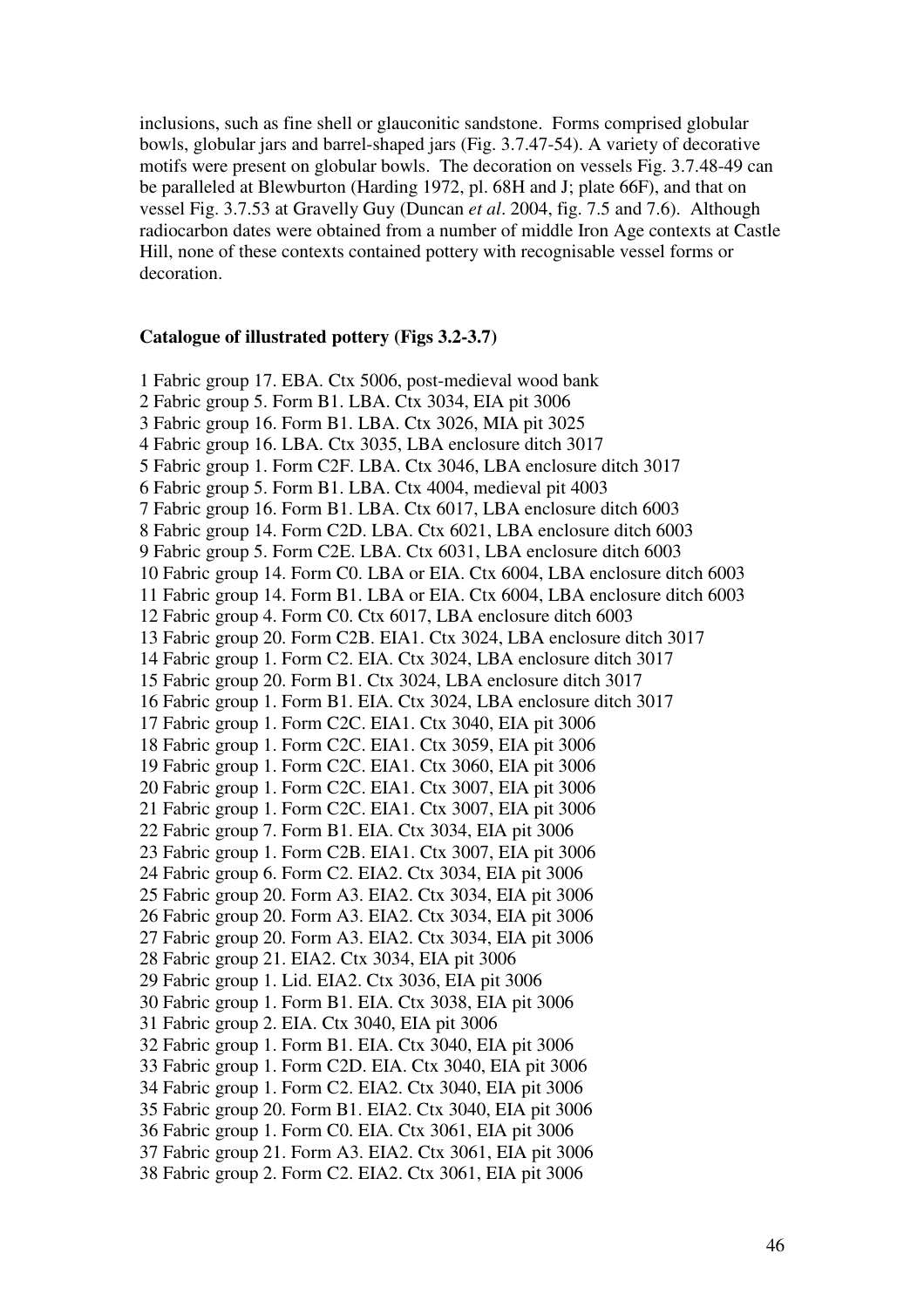- 39 Fabric group 21. Form B1. EIA2. Ctx 3061, EIA pit 3006
- 40 Fabric group 1. Form C2. EIA2. Ctx 3061, EIA pit 3006
- 41 Fabric group 14. EIA. Ctx 3020, MIA pit 3019
- 42 Fabric group 1. EIA. Ctx 3020, MIA pit 3019
- 43 Fabric group 21. Form C1. EIA. Ctx 4017, medieval pit 4003
- 44 Fabric group 21. Form B1. EIA. Ctx 4008, LBA enclosure ditch 4007
- 45 Fabric group 1. Form B1. EIA. Ctx 4008, LBA enclosure ditch 4007
- 46 Fabric group 1. Form C2C. EIA. Ctx 6004, LBA enclosure ditch 6003
- 47 Fabric group 1. Form D0. MIA. Ctx 3003, MIA pit 3002
- 48 Fabric group 4. Form D1. MIA. Ctx 3003, MIA pit 3002
- 49 Fabric group 1. Form D1. MIA. Ctx 3005, MIA pit 3004
- 50 Fabric group 1. Form D0. MIA. Ctx 3014, MIA pit 3013
- 51 Fabric group 1. Form D0. MIA. Ctx 3030, MIA pit 3029
- 52 Fabric group 1. Form D1. MIA. Ctx 3028, late Roman quarry pit 3067
- 53 Fabric group 1. Form D1. MIA. Ctx 3028, late Roman quarry pit 3067
- 54 Fabric group 1. Form D0. MIA. Ctx 3132, MIA pit 3131

# **LATE IRON AGE AND ROMAN POTTERY**

# *by Paul Booth*

The 2003 and 2006 excavations at Castle Hill produced 2532 sherds (21,422 g) of late Iron Age and Roman pottery, the majority of which was of late Roman date, or occurred in context groups of that date. All but 9 sherds (55 g) of this material came from the trenches excavated in 2003 (Trenches 1-6). The pottery was recorded using the standard codes set out in the OA system for material of this date, with each context group divided in relation to fabric and form types and other characteristics as appropriate. Quantification was by sherd count and weight, and rim equivalents (REs) as well as a count of rim sherds were used to quantify vessel types. The pottery was in moderate condition at best - surfaces were usually relatively well-preserved but the material was fragmented, as indicated by the average sherd weight of only 8.5 g. In particular, a number of very small fragments of Oxford colour-coated ware were recovered.

# **Fabrics**

The fabrics identified are listed and quantified below (Table 3.18) with summary descriptions including cross-reference to the national Roman fabric reference collection codes (Tomber and Dore 1998), where appropriate, in bold.

 The fabrics are listed in the sequence of ware groups used for comparative analysis of a number of assemblages from the region (eg Booth 2004a; forthcoming). Overall, the assemblage was dominated by reduced coarse wares and by Oxford colour-coated ware (fabric F51). The latter was the most important of the 'fine and specialist ware' fabrics, along with Oxford mortaria. F51 comprised 28.7% of the total sherds from the site (but only 17.7% by weight) and formed the great majority of the fine (F) ware category. Within that category sherds recorded as fabric OF are also probable/possible examples of F51, but with all traces of the colour-coated surface missing. Other fine wares were from the Nene Valley (F52) and the New Forest (F53), with only a single sherd assigned to the latter source. Oxford industries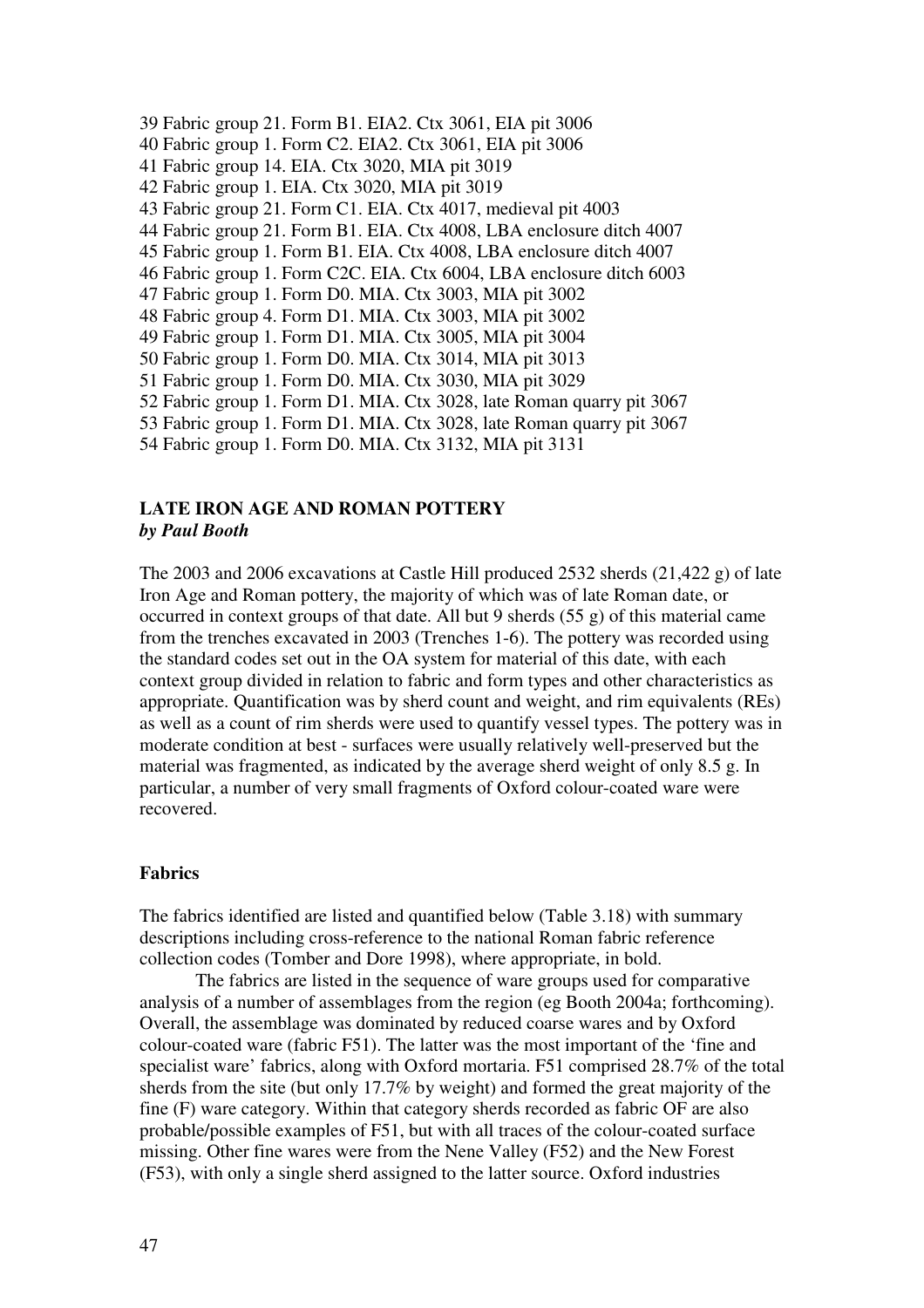accounted for all but one of the mortarium sherds. It is notable that white mortaria were entirely absent from the Castle Hill assemblage (see further below), in which the white-slipped fabric M31 (Young 1977 fabric WC) was dominant, being twice as common as the red colour-coated fabric M41. The pattern set by the mortaria is seen in other ware groups - only a single white ware sherd (in fabric W12) was present and Oxford parchment ware (fabric W11) was, remarkably, totally absent. Conversely the Oxford oxidised white-slipped fabric Q21 was represented relatively well in comparison with other late-Roman groups in the region. Sherds in the other fine and specialist ware groups - samian ware and amphora - were tiny and undiagnostic. For these reasons the attribution of samian ware sherds to South and Central Gaulish sources should be regarded as tentative.

 A small group of late Iron Age/early Roman material was present, represented principally by sand- and grog-tempered fabrics in a late Iron Age 'Belgic' tradition (E30 and E80 respectively). This material was concentrated in the hillfort ditch in Trench 1 (Table 3.19). Oxidised wares were more numerous, amounting to 5.1% of sherds, but were only half as important in terms of weight. Sherds in the fine fabric O10 had an average weight of only just over 3 g. Many of the fragments assigned to this fabric were completely lacking in diagnostic characteristics; some could have been very abraded fragments of fabric F51. The only distinctive non-local fabric in this group was O81, from a source in Buckinghamshire, represented by a single sherd.

 The dominant reduced wares (53% of sherds, 64.9% by weight) were presumably also drawn mostly from quite local sources, but the fabrics are relatively undiagnostic and not easily assigned to specific production centres. The majority of these sherds were assigned to a generalised moderately sandy reduced ware group (R30), usually associated with the Oxford industry. Within this grouping, however, a number of sherds were recorded as fabric R36, characterised by slightly aboveaverage representation of quartz sand grains and the typical appearance of these at sherd surfaces. This fabric is assigned somewhat tentatively to the poorly-understood late-Roman production site at Compton in Berkshire located less than 15 km south of Castle Hill (Harris 1935; Harding 1937). In the absence of published characterisation of the products of this industry it is difficult to be certain about their definition, however, although inspection of material in Newbury Museum (by the writer in 1998) supports the identification. Separation of fabric R36 from other R30 material has probably not been achieved consistently in this assemblage but it is more likely that R36, although present in significant quantities (27.5% of all reduced ware sherds), was still under- rather than over-represented in recording. A few sherds in a coarser sandy fabric, R23, are also assigned (more tentatively) to the Compton kilns.

The only identifiable non-local reduced ware was R39, from the Alice Holt industry, a consistent (low-level) component of late-Roman assemblages in the region but best-represented at the present site. Most sherds in fabric groups R10 and R20 are likely to have derived from the Oxford industry but cannot be linked with individual production sites within that industry. It is possible that some of the sherds in fabric R20 were of early Roman date, but this cannot be demonstrated from the minimal evidence of vessel forms. An early date is also possible for sherds in the coarse grogtempered fabric R90, but this fabric remained in use for much of the Roman period, specifically for large jars (Young 1977, 203).

 The only other significant ware group, calcareous-tempered fabrics, consisted almost entirely of fabric C11, late shell-tempered ware, assigned to the production site at Harrold, Bedfordshire (Brown 1994), although it is possible that other (unknown) sources may have produced similar material.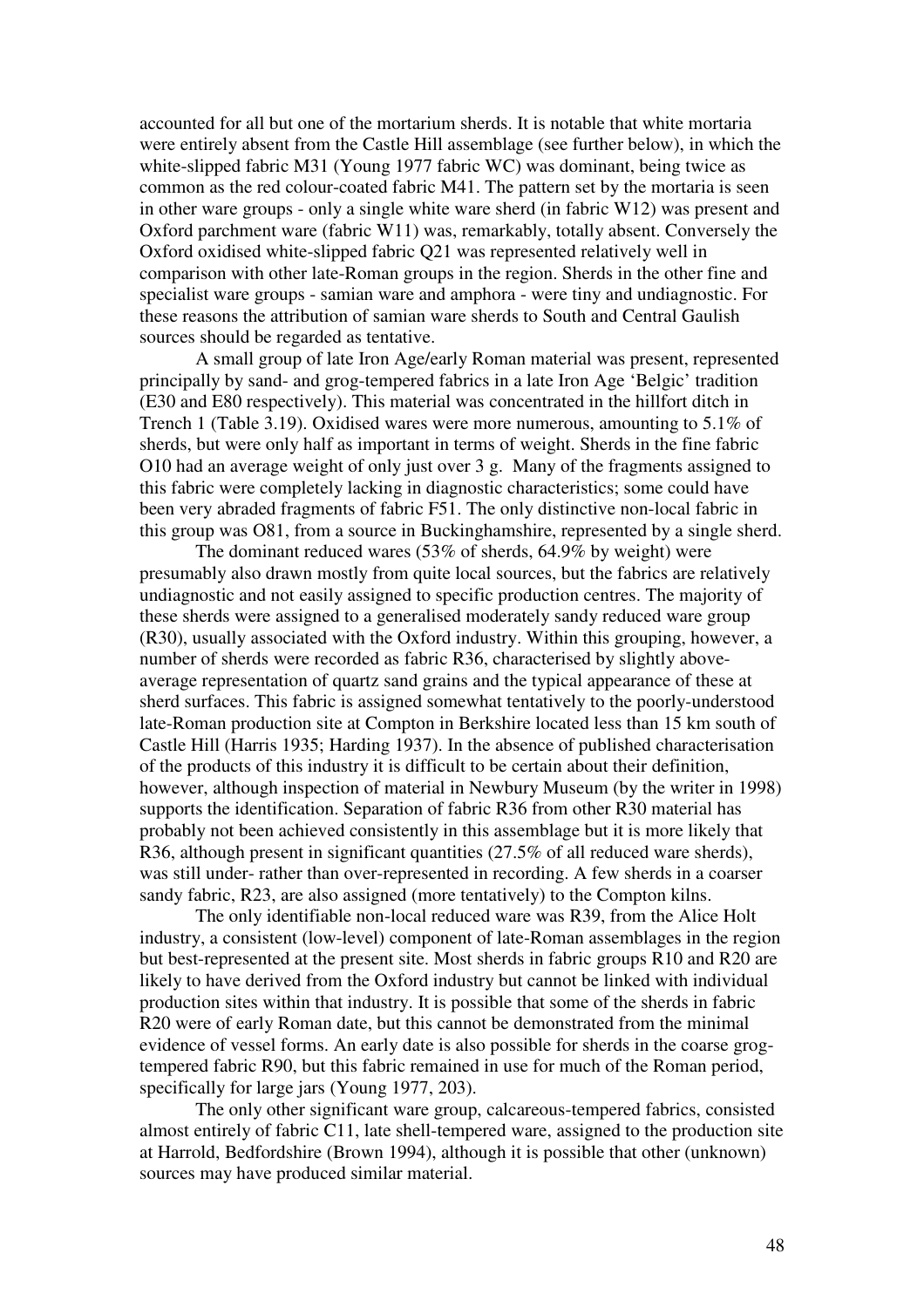The breakdown of fabrics in terms of the main excavated trenches at Castle Hill is shown in Table 3.19. This is not particularly significant since Trenches 1-3 were all linked and therefore closely adjacent; of the remaining trenches only Trench 4 produced a reasonable assemblage of Roman material. The tiny collection from Trench 10, all effectively unstratified, is included in the 'Others and unstratified' column. The breakdown shows that E wares concentrated in Trench 1, within the hillfort ditch, which had correspondingly lower proportions of fine and specialist wares and reduced coarse wares. In general, however, the distribution of the most significant fabrics or ware groups seems to have been reasonably consistent across the site. The principal points of note are that reduced wares (particularly the 'Compton' fabric R36) were most common and fabric C11, otherwise ubiquitous, was absent from contexts in Trench 4, but the size of this assemblage (only 77 sherds) is such that the figures may not be properly representative.

# **Vessel types**

Vessel types were recorded in terms of fairly broad subdivisions of major functional categories. The degree of fragmentation of the material meant that in many cases identification beyond the level of major vessel class (eg type C, jars) was not possible. Quantification of vessel types by Rim Equivalents (REs) with a (less reliable) estimate of numbers based on rim count, is presented in Table 3.20.

 As usual, jars were the principal component of the assemblage, but the fact that they did not dominate it completely is in line with the regionally (and in broad terms, nationally) observed pattern in which the representation of jars decreases steadily through the Roman period from a level of up to *c* 90% of the assemblage (see further below). Bowls and dishes correspondingly increase in importance, but in the Castle Hill assemblage these are complemented by flagons/jugs and mortaria, both of which are present at levels well above the average for the Oxford area. In contrast, cups and beakers were of minimal importance (the former class was represented by a single vessel but without a rim) and types such as lids were completely absent. A tiny fragment in fabric O10 was from a miniature vessel of uncertain function.

 Jars occurred in the widest range of fabrics. Reduced fabrics R30 and R36 accounted for the majority, but they were also well-represented in fabric C11 (all but one example of the specific 'cooking pot type' jar CK were in this fabric) and occurred in O20, O80, Q21 and F51. Jars were the only vessels in the early E wares; the single example of the high shouldered type CE, a distinctive late Iron Age-early Roman form, was in fabric E80. Bowls were also found in a wide range of fabrics, although Oxford colour-coated products dominated most of the sub types except the straight-sided (type HB) category; these were in reduced Compton fabrics (4 examples) and shell-tempered fabric C11 (2 examples) with single examples in fabrics O20 and R10.

Straight-sided dishes (type JA) were likewise in reduced coarse ware fabrics except for single examples in C11 and typical Nene Valley (fabric F52) colour-coated ware. Compton products were again important, but there were 4 examples in Alice Holt fabric R39 and two in a coarse grog-tempered R90 fabric. Type JA vessels include several examples of a very distinctive group of dishes typically with slightly incurving sides and with external and internal burnished line decoration. Some examples have small bosses on the external wall, a feature which appears to have very localised distributions, as observed by Malcolm Lyne (eg Lyne 1999, 285). The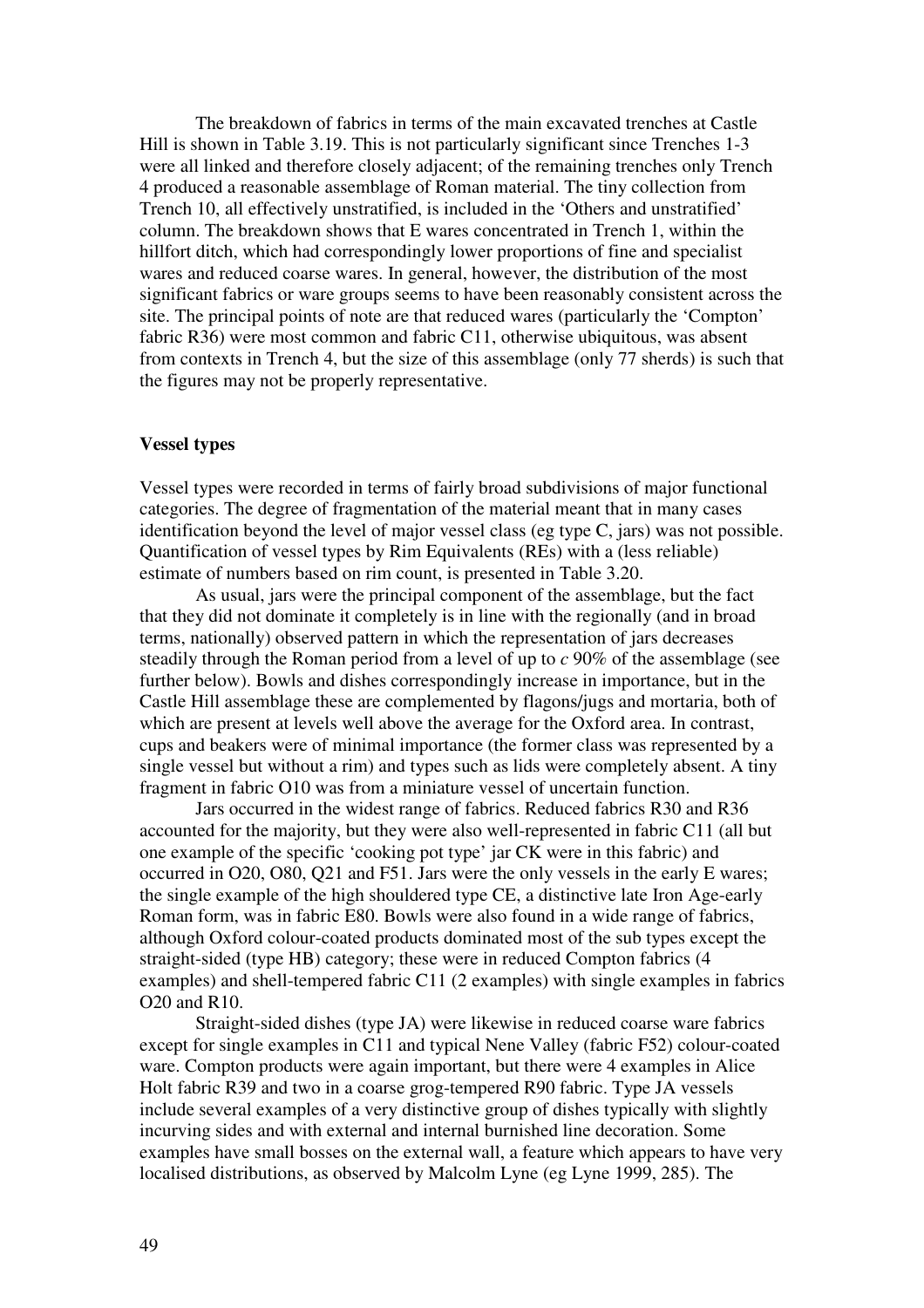general type occurs in a number of fabrics and is clearly related to an Alice Holt form (Lyne and Jefferies 1979, 48, types 6A.8-6A.11) with particular parallels at Overwey (eg Clark 1949, 49, nos 59-69), though without the bosses. Several examples of the type, including two with bosses, have been recently recorded from an Oxford production site at Blackbird Leys but were subsumed under Young type R53 in the summary publication of the site (Booth and Edgeley-Long 2003, 249). The detailed chronology of Blackbird Leys is not very clear, and the sequential relationship between the occurrence of these dishes there and at Overwey (assuming that such a relationship exists, which seems likely) is therefore uncertain. The bossed examples of the type from Castle Hill are, however, both in Compton fabric R36 and Lyne (1999, 285) has also noted this form/fabric combination. Other evidence, particularly the occurrence of reduced ware copies of Oxford colour-coated ware forms amongst the Compton material in Newbury Museum, suggests a close connection between the two industries, but the origin of other examples of the dish type (eg No. 13 below), in quite different fabrics such as R90, remains unclear, although an association with one or the other industry seems most likely.

 The remaining vessel types are also of interest. A majority of the flagons and jugs, often difficult to assign to well-defined types, were in colour-coated fabric F51 but there were also 5 reduced ware examples, 4 in R30 and 1 in R36. The colourcoated examples, however, are of types not easily paralleled in detail in Young's corpus. It is unclear if these were spouted types, although this is quite possible. As already noted, identifiable mortarium forms are all in Oxford fabrics, the types represented being C97 and WC4 and, particularly, WC7, of which there were 13 possible examples.

# **Chronology**

Only two context groups, 1006 and 1016, were clearly dated to the late Iron Age/early Roman period. Apart from a single intrusive sherd of R30 and four sherds of the coarse oxidised O80 these groups consisted entirely of sherds in fabrics E30 and E80. This small but distinct component was in marked contrast to the remainder of the assemblage, which was of late Roman date. Oxford colour-coated ware and associated fabrics were ubiquitous and thus indicate a *terminus post quem* of at least AD 240 for most context groups.

 Many of these, however, may have been entirely of 4th century date, rather than earlier. This is most easily assessed in relation to the dating of the individual Oxford colour-coated ware vessel types present. These are as follows (Table 3.21):

 Of the 13 vessel types represented, including the mortarium C97, only four (including type C45, for which see Booth *et al*. 1993, 167) have date ranges starting *c* AD 240, the remainder being thought to appear no earlier than AD 300. Quantified (more reliably) by REs the vessels divide almost evenly between those with an AD 240-400 date range and those dated AD 300 or later. The latter may be taken as a guide to suggest that at least some if not the majority of the vessels with the wider date range were in fact 4th century examples of their types. For example, while C51 is dated AD 240-400 by Young (1977, 160) recent analysis of a number of production site assemblages suggests that it was relatively rare on sites with a strong later 3rd century emphasis (eg Booth *et al*. 1993, 139; Booth and Edgeley-Long 2003, 249). Correspondingly, the almost total absence of C45, which generally seems to be the most common late 3rd century bowl form produced in the industry, is notable here,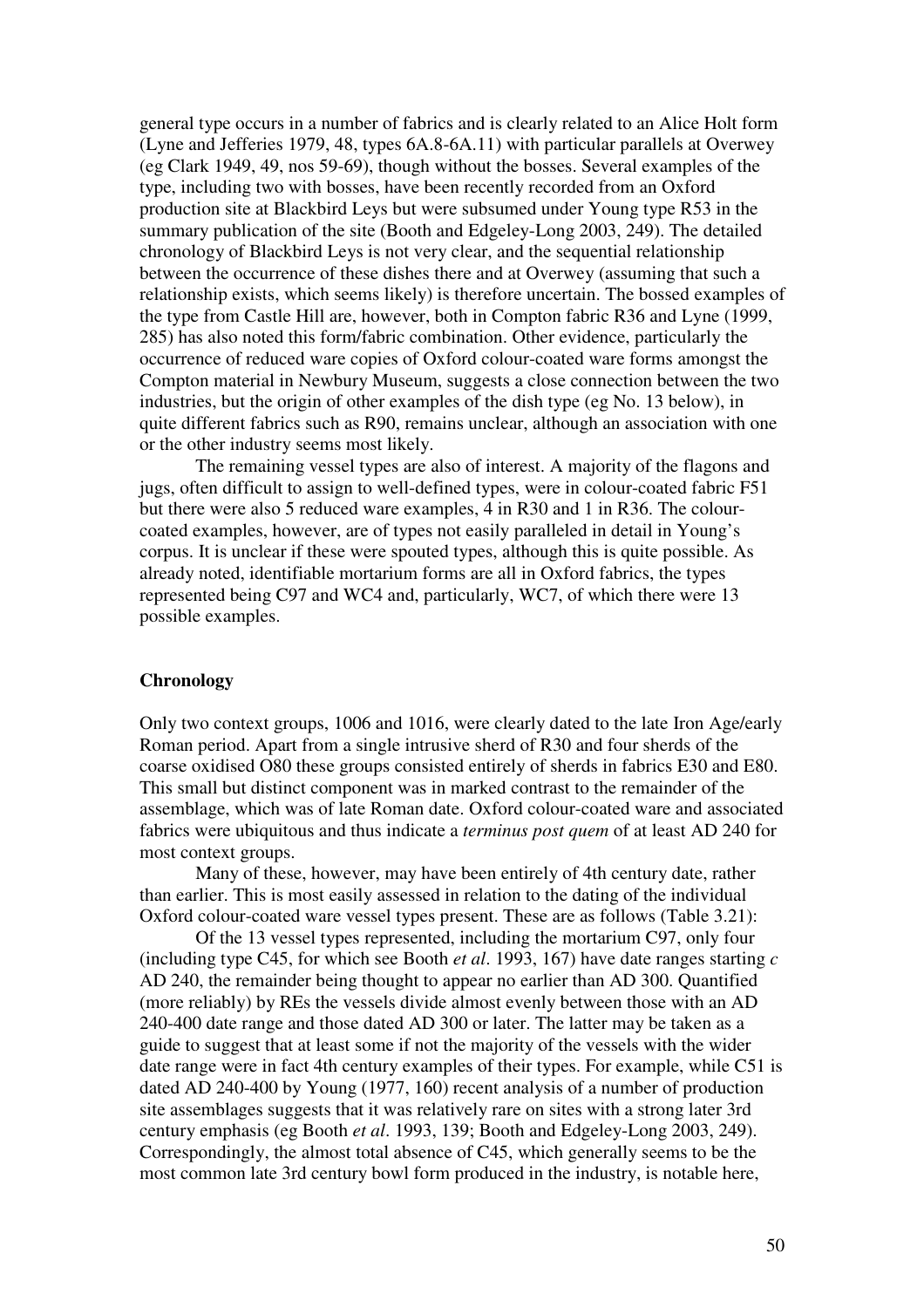while the occurrence of C46 may tend to support Young's later dating of this type. The lack of Oxford white wares, including mortaria and parchment ware, is also striking and may be chronologically determined. Late Roman production in the southern part of the Oxford industries seems to have exploited the local iron-rich clays to the exclusion of the white firing clay which had to be transported from Shotover, whereas in the 2nd and 3rd centuries white wares were manufactured across the industry alongside other products. The absence of white wares at Castle Hill might indicate that pottery was only (or, at least, very largely) reaching the site once this change in resource exploitation had been implemented. In this late period whiteslipped wares may have been used increasingly in lieu of white wares proper, both for mortaria and also for small jars in fabric Q21, these perhaps serving as a substitute for the parchment ware forms P7-P9. It has also been suggested (S Green pers comm) that white-slipped Oxford mortaria were particularly characteristic of the unusually wellpreserved very latest phases at Bath; the published data (Green and Young 1985) do not distinguish between probable residual and non-residual Oxford mortaria in the phase groups.

 Other late Roman indicators in the Castle Hill assemblage include fabrics F52, C11 and R39, for all of which a date range entirely within the 4th century is likely, though a wider range is theoretically possible. On present evidence the Compton industry is also dated largely if not entirely to the 4th century and the bossed dishes discussed above are considered by Lyne (1999, 285-6) to date to the very end of the Roman period in Britain. The evidence already reviewed makes it clear that at least some context groups at Castle Hill must belong to the second half of the 4th century. Indeed a majority of groups could be of this date, though this is currently incapable of proof. The total absence of black-burnished ware may be a supporting factor, however, as this would normally be expected on any site in the region, particularly if occupied in the late 3rd-early 4th century. It is possible therefore that its absence here indicates that the bulk of activity took place after the contraction of the main area to which black-burnished ware was exported, after *c* AD 360.

# **General discussion**

The most distinctive characteristic of the assemblage is its generally late Roman date. Small groups of material from the hillfort ditch in Trench 1 indicate activity in the 1st century AD, though whether before or after the conquest period is impossible to tell. A number of tiny fragments of samian ware and a single small amphora sherd may represent low level 'background noise' from an otherwise largely unidentifiable early to middle Roman component in the assemblage, but the quantities are very small. These were the only imported fabrics in the entire assemblage. It is notable that the most common extra-regional Romano-British coarse ware, black-burnished ware, was completely absent. The remaining pottery was dominated by local production based on the Oxford and Compton industries. Extra-regional fabrics were from sources characteristic of late Roman assemblages in the area; the lower Nene Valley, ?Harrold in Bedfordshire and Alice Holt, with single sherds from the New Forest (F53) and the Stowe area of Buckinghamshire (O81). Of these only the Harrold material was numerically significant, but the quantity of Alice Holt material is notable in terms of regional comparisons and is probably another indicator of a very late Roman emphasis in the assemblage.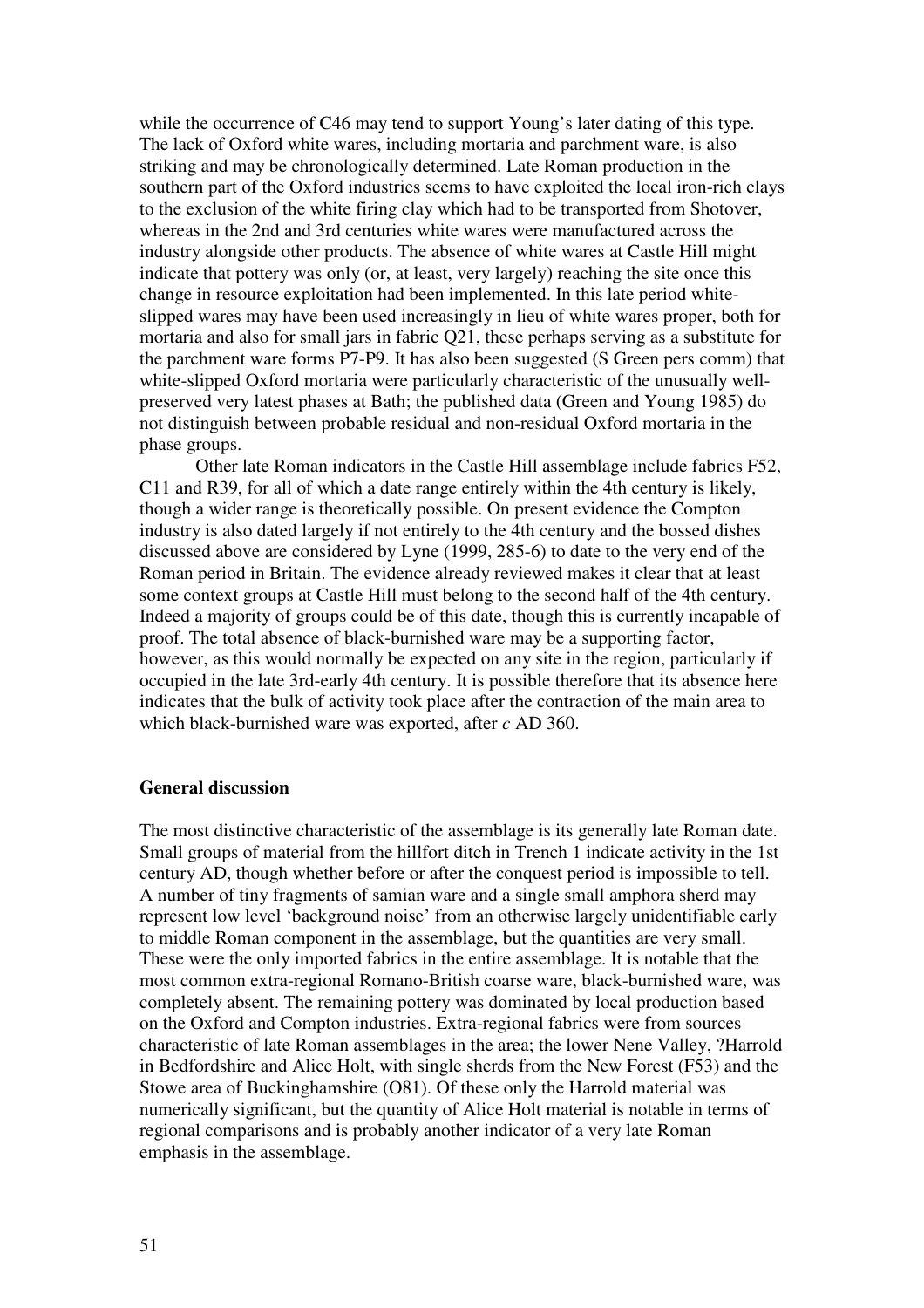The chronological range of the Castle Hill material contrasts with that from areas immediately west of the hillfort, including Hill Farm and the intervening area in the vicinity of the site examined by Rhodes (1948) and subsequently by Time Team (Wessex Archaeology 2004) and in the context of the present project (Trenches 13- 15). The material from the Time Team work was thought to be mainly of mid 3rd-4th century date (Wessex Archaeology 2004, 21) but it certainly included earlier pottery. Equally, while some late Roman material was present in Rhodes' excavation (Rhodes 1948, 30), this was clearly associated with 2nd and 3rd century pottery in some quantity and the pottery from OA Trenches 13-15 was mostly of 1st-2nd century date, although some later sherds were also present.

Close comparison with other late Roman site assemblages in the area is difficult because the importance of the Compton industry has not generally been understood, owing to lack of detailed publication. It may also be the case that the distribution of the products of this industry was in some way restricted to the area south of the Thames and that these products were perhaps significantly less important in Dorchester than at Castle Hill, despite the proximity of the two places. There have been no significant recent excavations of late Roman sequences in Dorchester which would allow this proposition to be tested, however. The assemblage from Beech House Hotel (Rowley and Brown 1981) appears to have a roughly comparable level of fine and specialist wares (a minimum of 30.3% of sherd count) to that seen at Castle Hill, similarly dominated by Oxford colour-coated ware, but the data are incomplete (Booth 2004a, 47). This is nevertheless the most closely comparable (approximately) quantified later Roman assemblage from the region. The higher levels of Oxford colour-coated wares at Castle Hill arguably reflect a more restricted late Roman date range, with activity concentrated at a time when colour-coated ware production was at its peak (at least as a proportion of total Oxford industry output), in the second half of the 4th century (see Going 1992, 101-102). Locally this trend can be demonstrated in the northern extramural settlement at Alchester, where the percentage of fabric F51 was noticeably higher in the second half of the 4th century than in the preceding early 4th century phase (Booth *et al*. 2001, 458-9), although the quantities were still considerably less than at Dorchester and Castle Hill. High representation of colour-coated wares is indicated in the unquantified reports on material from other sites within Dorchester (eg Frere 1962, 143-5, group D) and immediately outside, such as Bishop's Court (May 1977, 62-70, e.g. fig. 8, on which no. 1 is a bossed dish - the description of the fabric is consistent with a Compton product) and Wally Corner, Berinsfield (Sutton 1963, 14-18), but it is not seen in a smaller fieldwalking assemblage from just east of Dorchester, at a site known as CD92 (Booth 2004a, 44, 48).

 Slightly further afield there is good evidence for Roman reuse of the hillfort at Uffington, which produced an assemblage of very similar size to that from Castle Hill (2644 sherds, 22,456 g, 26.6 REs; Brown 2003). There were marked differences between the two, however, although Uffington was comparable to Castle Hill in that its most distinctive component was late Roman and included Compton and shelltempered wares (ibid, 177, fig. 9.7, nos 3 and 4 and 6 respectively, the first of these quite closely comparable to Castle Hill No. 11) as well as reduced coarse wares. The most notable differences were a much higher representation of oxidised coarse wares at Uffington (24.5% of sherds, as opposed to only 5.1% at Castle Hill) and much smaller quantities of Oxford colour-coated ware, which only amounted to 3.8% of sherds at Uffington (but 6.6% of REs; ibid., CDROM table 9.11). The relationship between jars and bowls was therefore rather different, these comprised 73% and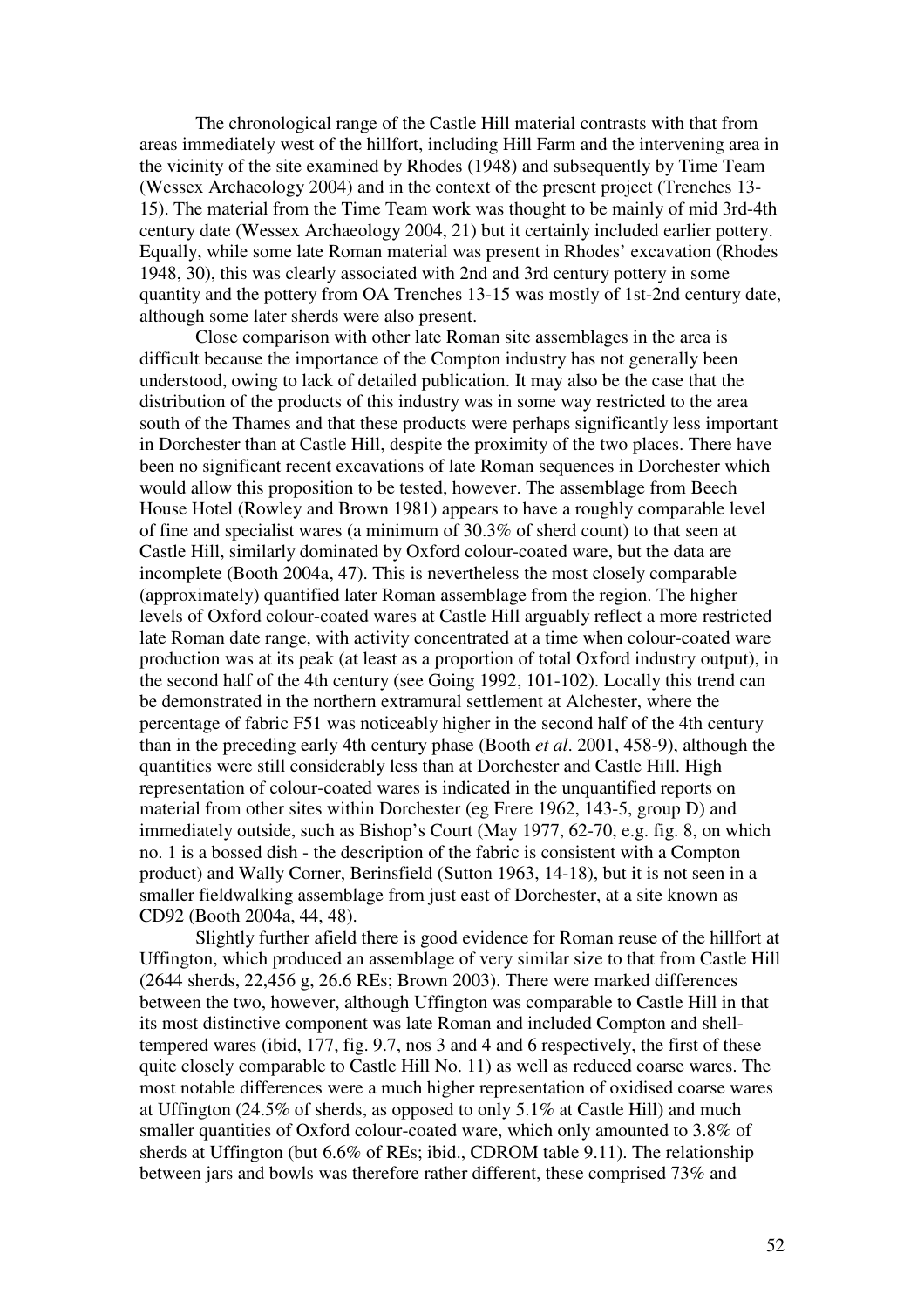12.1% respectively of REs at Uffington. These figures may reflect a wider date range for the assemblage there than at Castle Hill. Mortaria were almost entirely from the Oxford kilns, but were less common than at Castle Hill (comprising 2.8% of sherds and 4.1% of REs) and consisted almost entirely of white slipped forms WC5 and WC7, plus two examples of C97. Again a chronological factor may explain the absence of white Oxford mortaria. This characteristic is also seen at another reoccupied hillfort, Madmarston Camp, close to the Roman roadside settlement at Swalcliffe in north Oxfordshire (Fowler 1960). The unquantified illustrated pottery from there, suggests an essentially late Roman group (ibid., 34), amongst which the four mortaria shown (ibid., fig 16 no. 9, fig. 17 nos 1, 15 and 23) are all most likely to be Oxford white-slipped ware vessels.

 The Castle Hill assemblage can therefore be seen as demonstrating characteristics shared with a number of other late Roman sites in the region, although the closest comparanda seem, unsurprisingly, to lie in the immediate vicinity of Dorchester. For the most part these do not show any clear cut distinction of character between intra-mural and extra-mural Dorchester sites, but in the absence of quantified data such a judgement can only be subjective. In a comparative review of assemblage status it was suggested that the Beech House Hotel site, with its high level of fine and specialist wares, reflected the status difference between contemporary urban and rural sites, although it was admitted that proximity to the production sites would have served to boost the quantities of Oxford fine and specialist ware products (Booth 2004a, 48). The latter factor was presumably very important in the immediate vicinity of Dorchester but it may also be that social factors such as control of distribution networks played a part in determining the quantities of colour-coated wares reaching individual sites, otherwise the contrast between Beech House Hotel and a site such as CD92 (ibid., 44, 48) should not have been as marked as it was. In view of the possibility that the great majority of the Castle Hill assemblage was exclusively of very late Roman date (at least after AD 350), however, it is difficult to determine whether the high fine and specialist ware percentage there should be seen as simply reflecting this factor, or whether it can be taken as an indicator of relatively high status for this site. If Castle Hill was a high status site in the late 4th century this was presumably within the framework of social and economic structures based upon Dorchester itself.

 Either way, the assemblage provides some insight into and confirmation of certain characteristics of the latest Roman assemblages in the Dorchester area. The aspects of this that relate to the Oxford industry - high levels of colour-coated ware vessels and of white-slipped vessels, including jars, and an absence of white mortaria and other wares - have already been discussed. The high percentage of mortaria raises questions about the use of these vessels. Were they numerous simply because they were readily available, or was there a functional aspect to this as well? A similar situation was seen at Mansfield College, Oxford, where mortaria (principally white wares) comprised 12.5% of the assemblage in terms of REs, but again the interpretation of this highly atypical figure was uncertain (Booth 2000, 313). It seems unlikely, however, that such large quantities of these vessels would have been in use simply for grinding and mixing, and use for a wider range of functions may be suspected. The relative frequency and variety of liquid containers (flagons/flasks) does seem to be a real feature of some late Roman assemblages, but at Castle Hill was not matched by similar numbers of drinking vessels. The poor representation of beakers here is notable and not easily explained.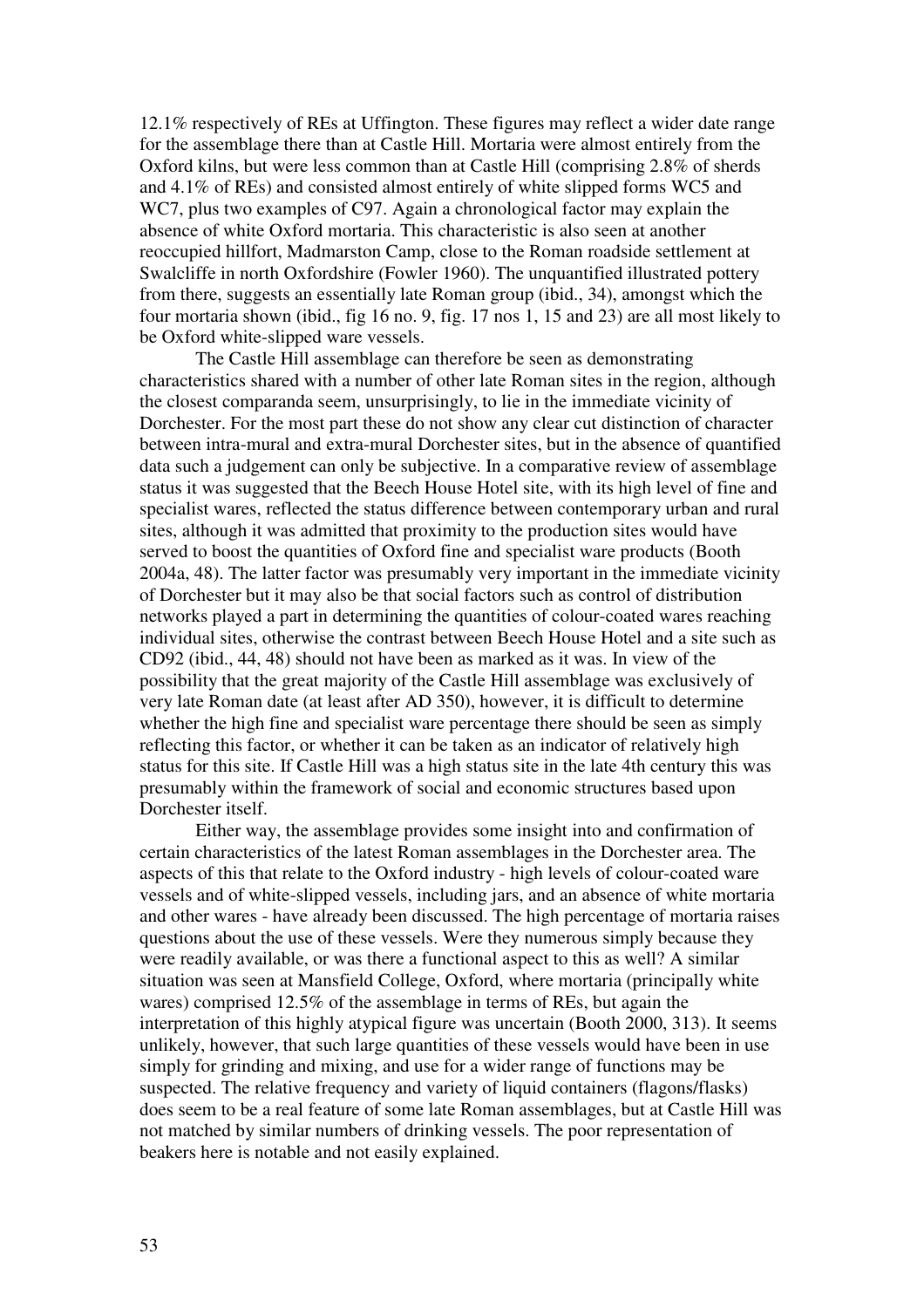Finally, what was the significance of the most distinctive component of the Castle Hill pottery, the bossed dishes? Lyne (1999, 285-6) sees them as representing potential sub-Roman activity and closely linked to areas of early Germanic settlement, a case supported by the presence of broadly comparable bossed vessels in 'Anglo-Saxon' fabrics at Barton Court Farm (Miles 1986, fiche 7:G2-3 no. 5) and Dorchester (Frere 1962, 147-8, no. 20; 1984, 169, no. 146). This may be so, and superficially fits the evidence from the Dorchester area well, but the origins of the type in a regional context clearly lie within mainstream pottery production in the Oxford industry, as seen at Blackbird Leys, although it is particularly unfortunate that close dating was not possible there. It is presumed, but not demonstrable at present, that the type became part of the Compton repertoire through the connections of potters there with the Oxford industry. Other examples of the bow sided dish form, both with and without bosses, occur in a variety of fabrics, both at Castle Hill and at other sites in the area. The distribution of the bossed vessels is notably restricted, however, extending from Frilford in the west (Bradford and Goodchild 1939, 60, fig. 13 no. 11) to Blackbird Leys, Dorchester and Castle Hill and as far south as Lowbury Hill (Atkinson 1916, 60, 62, fig. 16 no. 18). Given that Compton was one source of these vessels, however, the distribution should include sites in the vicinity of the production centre, but there are no data for this area

# **Catalogue of illustrated Roman pottery (Fig. 3.8)**

Much of the Roman pottery was poorly stratified. The illustrated vessels are selected to demonstrate the range of material present, including in some cases good examples of well-known types. Pottery from colluvial and dumping layers of Roman date behind the hillfort rampart in Trenches 2 and 3 is grouped together, followed by other material from contexts which were either later in date or less certainly securely Roman. Within these groupings vessels are listed in ware group and then type order.

#### *Late Roman fill of hillfort ditch*

1 Fabric C11. Medium mouthed 'cooking pot type' jar with sharply hooked rim. Context 1011.

#### *Colluvial and dumping layers behind rampart*

2 Fabric F51. Flagon or jug with angled beaded rim and three or four-ribbed handle. The form is not in Young's corpus. Context 2017.

3 Fabric F51. Flagon or jug cf Young type C12 but the everted bead rim is different. Context 2028.

4 Fabric F51. Bowl of Young type C46. Context 2011.

5 Fabric F51. Curving sided flanged bowl of Young type C52 with white painted decoration. Context 3122.

6 Fabric M31. Mortarium of Young type WC4. Context 3130.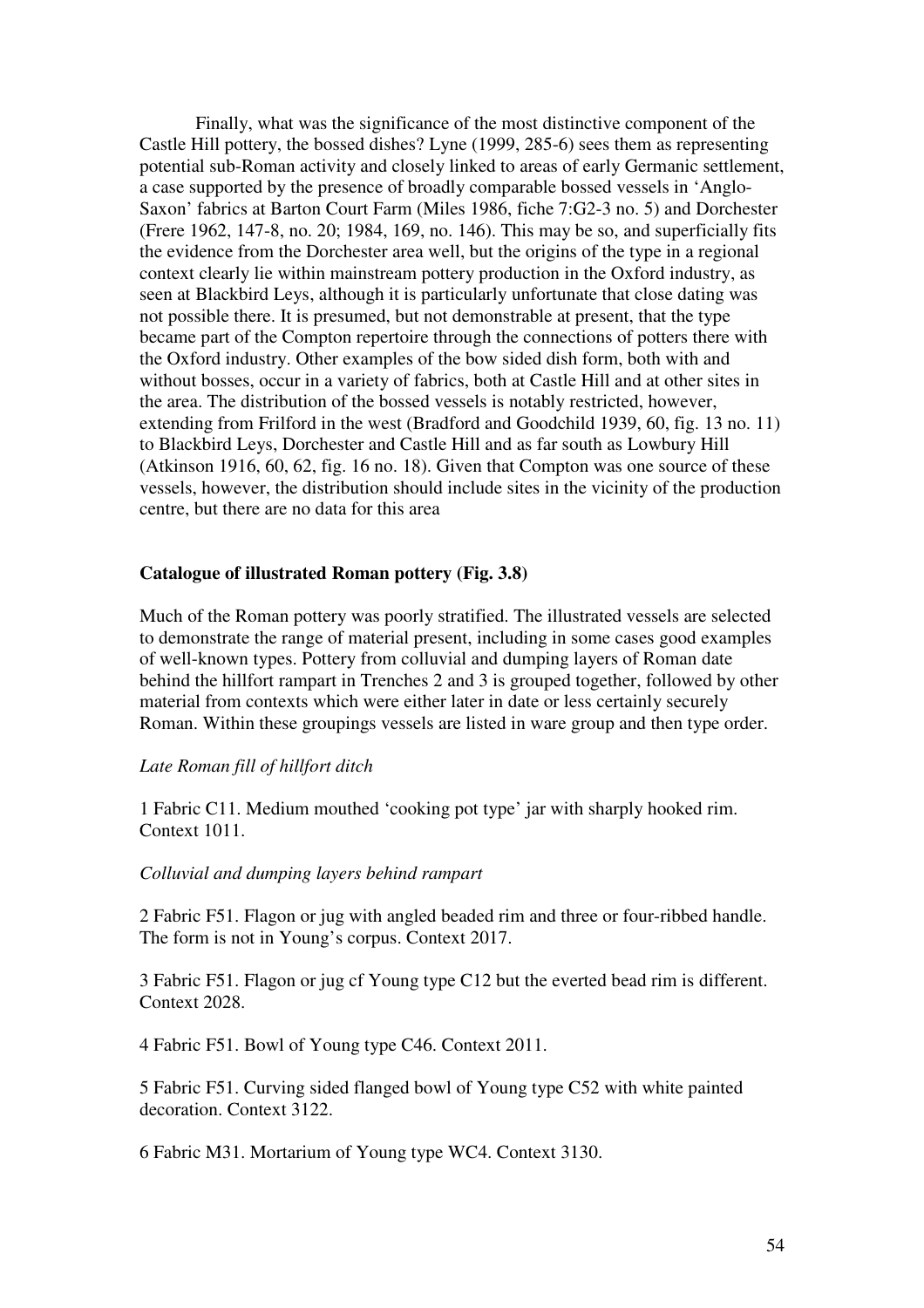7 Fabric Q21. Small everted rim jar, approximately of Young type WC2 (cf No. 21). Context 2006.

8 Fabric R36. Mid grey. Jug or handled jar with simple slightly cupped rim and tworibbed handle. Context 3130.

9 Fabric R30. Mid grey. Jug or handled jar with thickened slightly everted rim. Little more than the handle scar survives. Context 3107.

10 Fabric R30. Medium grey. Narrow mouthed jar with frilled thickened everted rim and cordon at base of neck with impressed decoration. The top of the rim is burnished and there are multiple horizontal burnished lines on the neck and below the shoulder cordon. Contexts 3112 and 3122.

11 Fabric R36. Mid grey. Medium mouthed jar with thickened everted rim. A broad cordon at the base of the neck is defined by grooves and marked with closely-spaced oblique slashes and there is a band of combed wavy line decoration between two girth grooves. Roughly executed overall burnishing on the top of the rim, the shoulder and the lower body and burnished lines on the neck. Sooted on exterior and on top of rim. Contexts 2017, 3075 and 3130.

12 Fabric R36. Mid grey with brown core. ?Medium mouthed jar with slightly hooked everted rim. Heavily sooted on exterior. Context 3130.

13 Fabric R10. Medium grey. Wide mouthed jar with thickened everted rim and girth groove. Burnished overall on top of rim and on shoulder. Context 2017.

14 Fabric R36. Dark grey-brown. Curving sided dish with exterior boss(es) and oblique burnished lines both interior and exterior. Context 3130.

15 Fabric R30. Mid grey. Curving sided dish with internal burnished surface and oblique burnished lines on exterior. Diameter uncertain. Context 3130.

16 Fabric R90. Black. Curving sided dish with burnish on top of rim and oblique burnished lines on interior and exterior. Slightly sooted on exterior. Context 2017.

17 Fabric R90. Grey-brown, hand made. Shallow dish (or possibly lid) with burnish on top and outer edge of rim. Context 2017.

# *Miscellaneous later contexts etc*

18 Fabric F51. Curving sided bowl of Young type C75. Context 3105. Mixed colluvial layer.

19 Fabric M31. Mortarium of Young type WC7. Context 3075. Medieval colluvial layer

20 Fabric M31. Mortarium of Young type WC7. Slight sooting at one point on interior. Context 3117. Fill of middle Iron Age pit cut by Roman feature.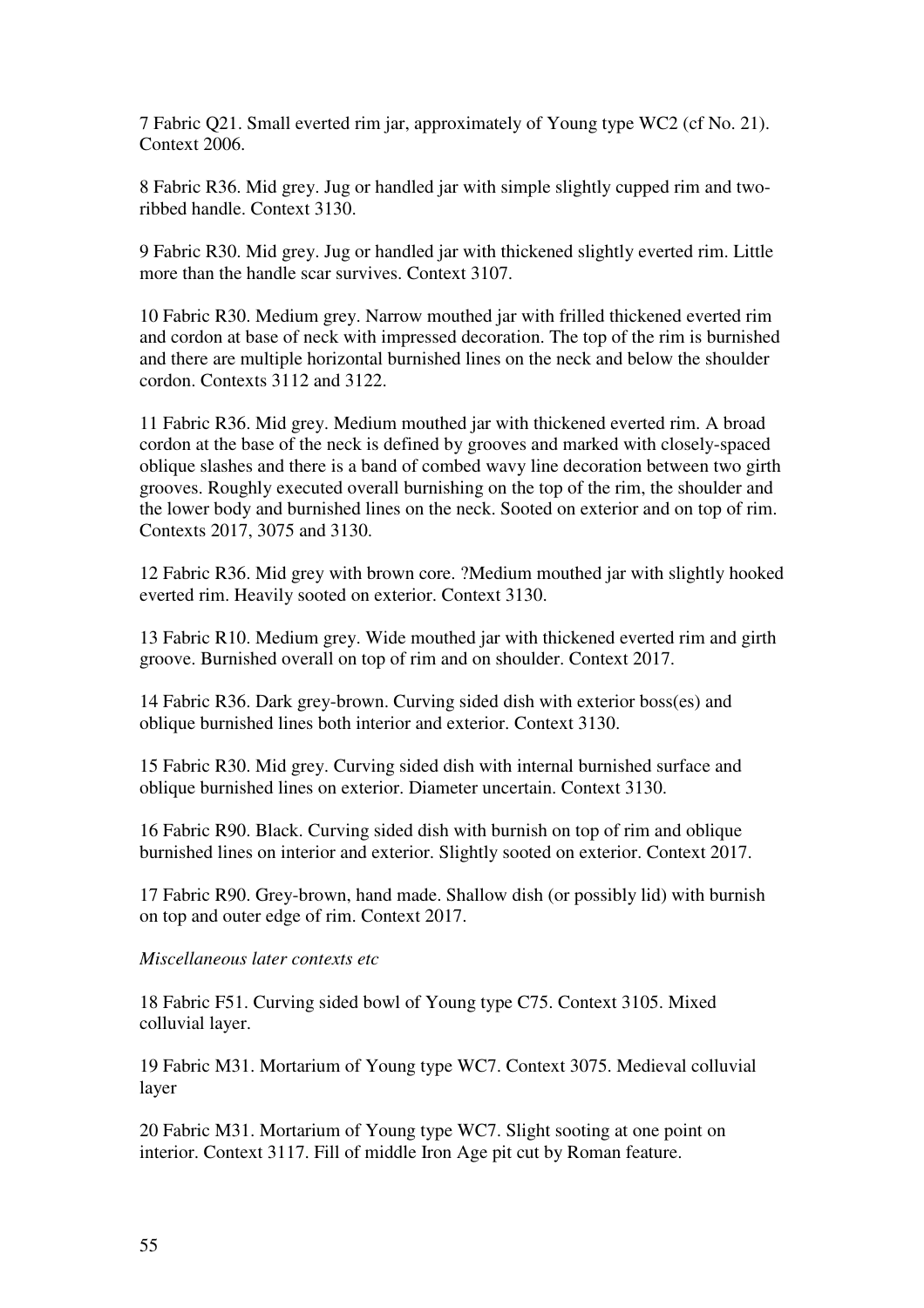21 Fabric Q21. Small everted rim jar. The form is not closely paralleled in Young, who identifies a single jar type in his white colour-coated series (form WC2). Context 3076. Medieval colluvial layer.

22 Fabric O10. Small straight sided bowl with stubby flanged rim. Partially burnished on exterior. Context 1005. ?Post-Roman layer beneath topsoil above hillfort ditch.

23 Fabric R30. Mid grey. Large ?medium mouthed jar with heavy rolled rim. Burnished on top and outer face of rim. Context 3043. Medieval colluvial layer.

24 Fabric R30. Mid grey. Medium mouthed jar with slightly thickened everted rim. Burnished on shoulder and top of rim. Context 3105. Mixed colluvial layer.

25 Fabric R30. Mid grey with 'fire cloud' effect variation. Curving sided dish with double groove below rim and fine rilling beneath that. Overall burnish on interior and exterior of base and oblique burnished line decoration on interior and exterior walls. Context 3112. Top fill of middle Iron Age pit, or overlying layer.

26 Fabric R36. Mid grey. Curving sided dishes with interior and exterior oblique burnished line decoration. Slightly sooted. There are two very similar fragments, possibly from different vessels. Diameter uncertain. Context 4029. Medieval pit fill.

27 Fabric R36. Mid grey. Curving sided dish with deeply grooved upper body wall and applied boss beneath. Faint oblique burnished line decoration on interior. ?Context 3024, uppermost fill of late Bronze Age ditch.

28 Fabric C11. Medium mouthed 'cooking pot type' jar with hooked rim. Context 3028. Mixed colluvial layer.

29 Fabric C11. Large ?medium mouthed jar with hooked rim. Context 3077. Medieval colluvial layer.

# **POST-ROMAN POTTERY**  *by Paul Blinkhorn*

The post-Roman pottery assemblage comprised 123 sherds with a total weight of 2136 g (Table 3.22). The estimated vessel equivalent (EVE) by summation of surviving rim-sherd circumference was 1.27. All the post-Roman pottery consisted of early medieval unglazed wares except for a single sherd of late medieval Cistercian ware, two modern sherds and four small sherds of early-middle Saxon handmade pottery, one of which had faint traces of decoration, suggesting a date of the 5th-6th century. Generally, the assemblage was comprised small, scattered groups, with the exception of two well-represented and partially reconstructable vessels, although one of these was deposited in a number of different contexts due to the effects of site erosion.

# **Early to middle Saxon pottery**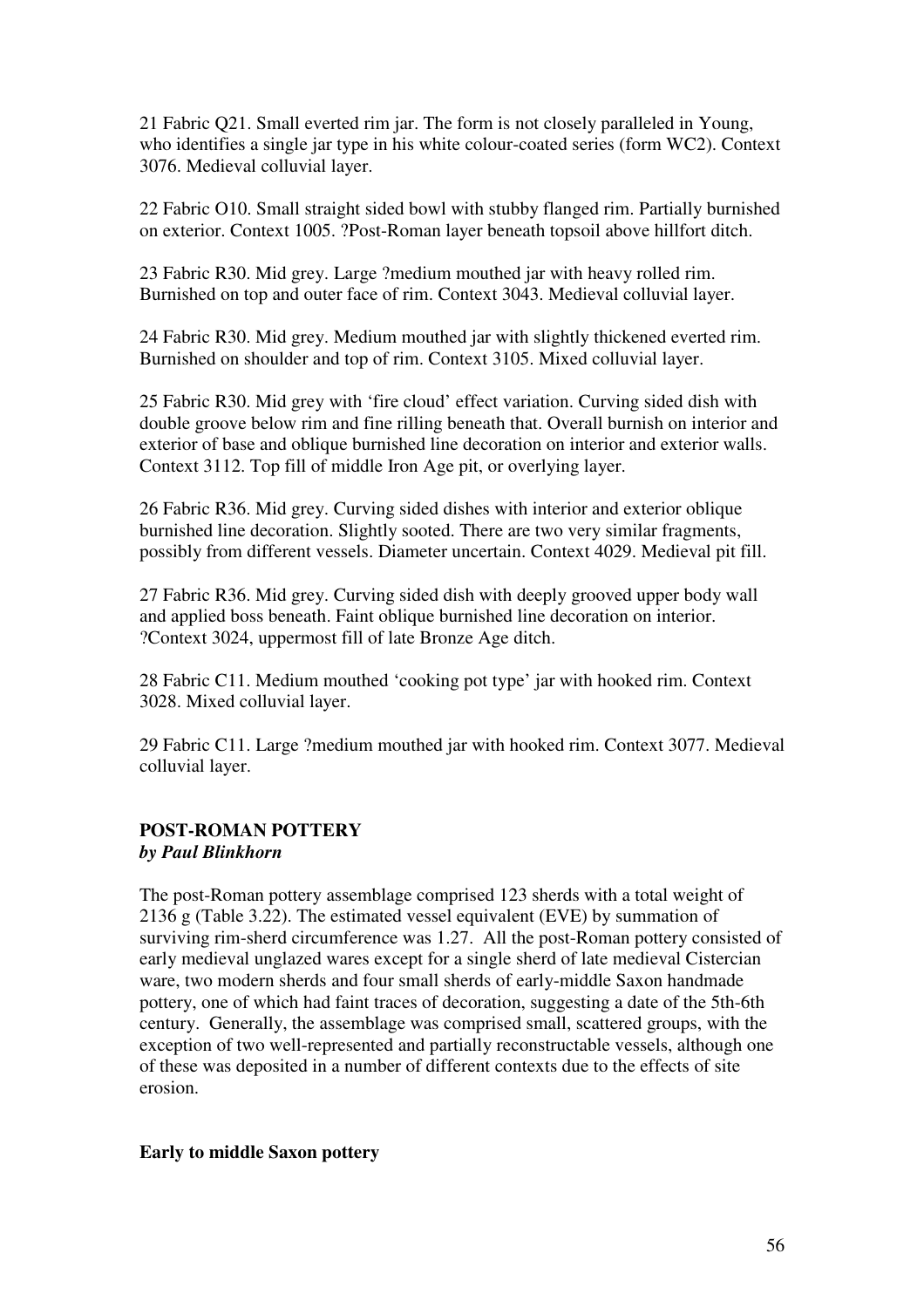Four small sherds (10 g) of early to middle Saxon pottery were recovered from Trench 3. One was intrusive in the upper fill of a middle Iron Age pit (ctx 3030), one was from a colluvial layer containing mixed Roman and medieval finds (ctx 3028) and two were residual in a medieval ploughsoil layer (ctx 3044). The fabric was as follows:

F1: Moderate to dense chaff voids up to 3 mm, sparse to moderate oolitic limestone up to 1 mm.

Such fabrics are typical of early-middle Saxon pottery from this area of Oxfordshire, and can be paralleled at sites such as the Oxford Science Park, Littlemore (Blinkhorn 2001, 189-97). The sherd from context 3030 is somewhat abraded, but has faint combed lines on the outer surface, indicating a date of the fifth- or sixth century.

# **Late Saxon and later pottery**

The late Saxon and later pottery was recorded utilising the coding system and chronology of the Oxfordshire County type-series (Mellor 1984; 1994), as follows:

OXAC: Cotswold-type ware, AD 975-1350. EVE =  $1.18$ WA38: Wallingford ware, AD 1050-1250. EVE = 0.09 OXAG: Ashampstead ware, mid-late  $11<sup>th</sup>$ -13<sup>th</sup> century. EVE = 0 OXCL: Cistercian ware, AD  $1475-1700$ . EVE = 0 WHEW: Mass-produced white earthenwares, mid 19th-20th century.  $EVE = 0$ 

Refitting large sherds from a single Wallingford Ware jar (Fig. 3.9.1) were found in a series of contexts within the colluvial layers behind the hillfort rampart in Trenches 2 and 3 (ctx 2004, 2017, 3075, 3076 and 3077). Sherds from contexts 2006, 3022 and 3130 also appear likely to be from this vessel. A large fragment of a further Wallingford Ware jar was found in medieval pit 4003 (Fig. 3.9.2).

# **PREHISTORIC FIRED CLAY**

#### *by Emily Edwards*

There was only a single identifiable prehistoric fired clay artefact from Castle Hill. This was a slingshot of the typical Iron Age 'rugby ball' form, recovered from early Iron Age pit 3006. A similar example has previously been found locally at Mount Farm, Dorchester (Myres 1937, fig. 9).

In addition, 18 fragments (98 g) of structural fired clay - probably either burnt daub or oven lining - and 4 fragments (9 g) of amorphous fired clay were recovered (Table 3.23). The majority of the structural fired clay was from middle Iron Age pit 3020, including a piece with a convex, smoothed surface and two rod impressions. All of the prehistoric fired clay material is in sandy fabrics.

# **ROMAN AND POST-ROMAN FIRED CLAY AND CERAMIC BUILDING MATERIAL**  *by Paul Booth*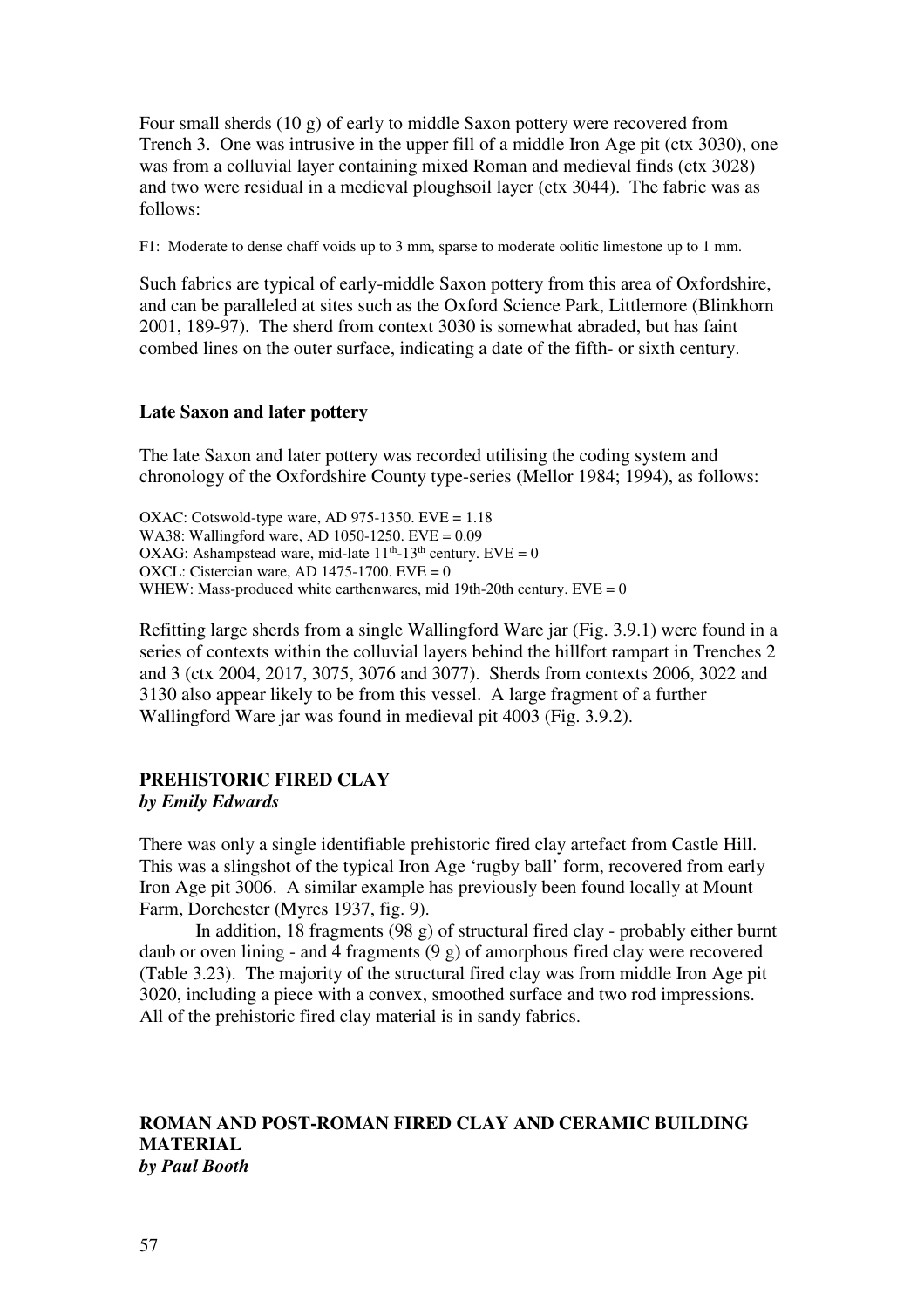Some 33 fragments of fired clay (1190 g) and 98 fragments of ceramic building material (4391 g) were recovered. Fabrics for all categories of material were generally recorded only in relation to their principal inclusion types (notes in archive) and quantified by fragment count and weight. In view of the size of the assemblage no attempt was made to match the recorded tile fabrics with those from nearby sites. The material is discussed under four major headings: amorphous fired clay, fired clay 'blocks' (of Roman date, see further below), tile certainly or probably of Roman date and post-medieval ceramic building material. In some cases the typologically undiagnostic material could be assigned to period on the basis of fabric. Other fragments for which this was not the case were usually assumed to be of Roman date, however, although instances where this was really uncertain have been indicated as such in the table.

# **Amorphous fired clay**

Only six fragments (34 g) of amorphous, undiagnostic fired clay were recorded from Roman and later deposits (Table 3.23). This material, all in sand-tempered fabrics, cannot be dated on intrinsic criteria.

# **Fired clay 'blocks'**

This distinctive material, generally characteristic of early Roman sites in the region (see further below), occurred consistently in fabrics with abundant fine sand tempering supplemented with organic inclusions indicated by voids in the fabric. Occasionally, as here in context 3005, the organic inclusions were dominant. The firing was usually irregular (ie patchy, unlike the consistent oxidised appearance of ceramic building material) and generally considerably less hard than ceramic building material, so that the fragments were often quite friable. This characteristic makes identification of the forms quite difficult, but it is clear that this material was used largely (and here, on present evidence, exclusively) for flat block-like objects. These range from *c* 13 mm to 27 mm in thickness, but are characteristically in the middle of this range. The Castle Hill assemblage contained no fragments with a complete dimension other than thickness, however. It included a number of examples of blocks with a straight edge, which could be either slightly tapered or thickened. The largest surviving fragment, in three pieces, from context 2017, was at least 195 mm long and 117 mm wide and ranged in thickness from 14 mm (at the edge) to 20 mm. Both surfaces of this piece were quite smooth, but a number of other pieces (eg from contexts 1006/1016, 2016 and 3075/6) had one surface smoothed or burnished and the other (?lower) surface rougher with organic impressions, a fairly common feature of this material.

 Comparable material is increasingly widely recognised in the region, in two main forms. Circular discs are more widespread, occurring for example at Old Shifford (Barclay *et al*. 1995), Watkins Farm (Allen 1990), Gravelly Guy (Barclay and Wait 2005), Farmoor (Lambrick and Robinson 1979, 53-4), Alchester (Booth 2001) and the Chemistry Research Laboratory, Oxford (Biddulph 2005) but are sometimes found together with probable rectangular blocks of the general type present at Castle Hill, as for example in several of the sites evaluated in the area of the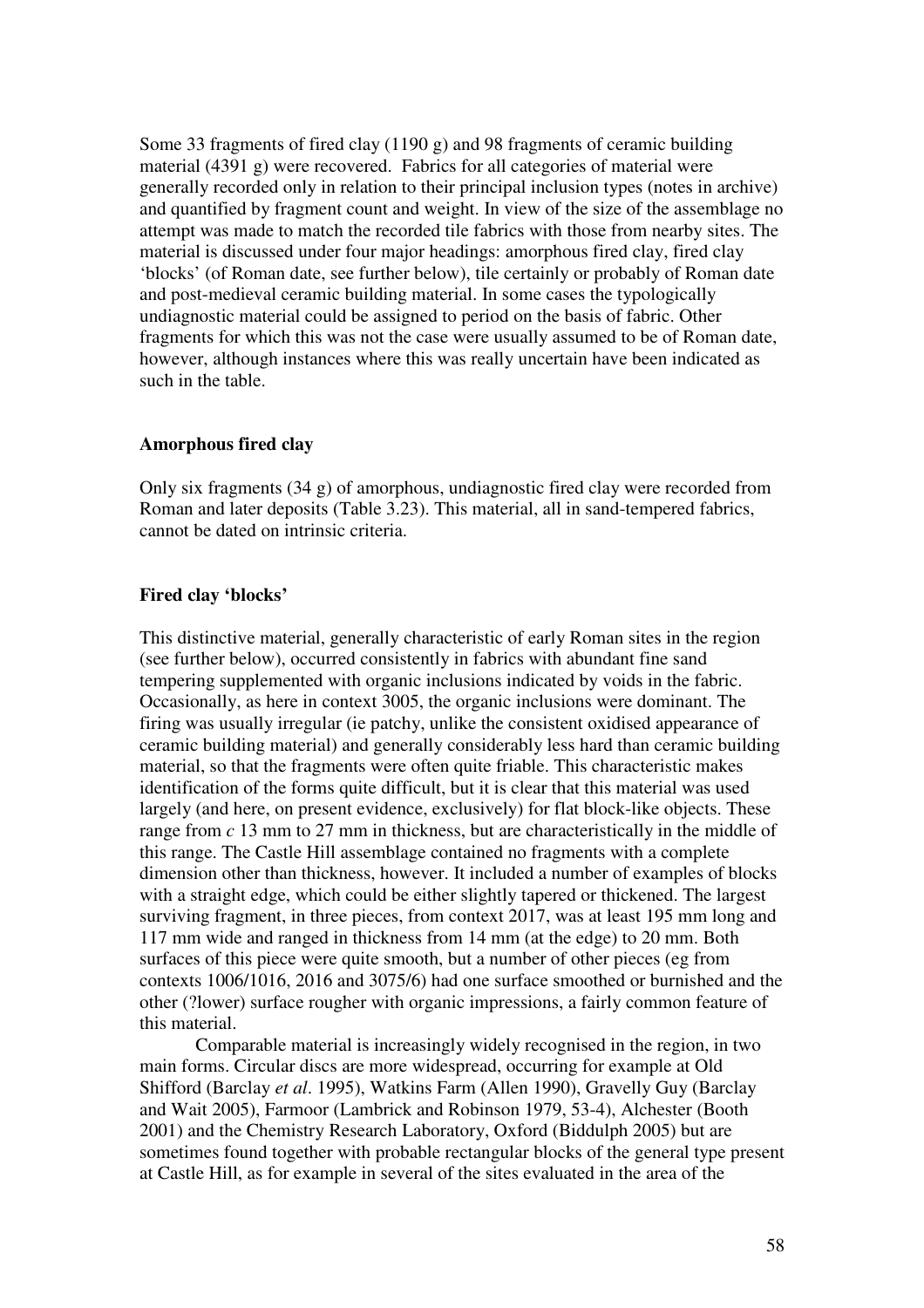potential Abingdon Reservoir (Hearne 2000; OAU 1998, 37). Exactly similar material of rectangular form has been found at Hatford (Booth 2004b) and within sight of Castle Hill at Appleford (Booth and Simmonds forthcoming), where again both discs and rectangular blocks were present. The latter appeared to be consistently thicker than the discs but in terms of fabric there was no clear distinction - both forms occurred in the spectrum of sand/organic temper combinations.

 Both types of object occur quite consistently in late Iron Age and/or early Roman contexts. Occasional later examples (as at the Chemistry Research Laboratory, Oxford) are probably residual. Their function remains uncertain, and has been the subject of considerable speculation; that they were related to food preparation and/or cooking seems most likely, but remains to be demonstrated conclusively. In view of the general absence of evidence of burning, either on the examples from Castle Hill or elsewhere, an association with food preparation may be preferred.

 Fragments of fired clay blocks occurred in Trenches 1-3, with the majority of the material (by weight) in Trench 2 (Table 3.24). In Trench 1 the fragments from the hillfort ditch (contexts 1006 and 1016) are associated with late Iron Age/early Roman pottery as would be expected, but all the material from Trenches 2 and 3 was from late Roman contexts. While it is likely that clay blocks in such contexts were redeposited, this cannot be regarded as completely certain.

# **Ceramic building material: Roman**

Roman ceramic building material occurred across the site but some 70% (by weight) was found in Trench 1 (Table 3.24). Fabrics were all sand-tempered to varying degrees, and thus prefixed A following the OA Iron Age and Roman pottery recording system (Table 3.25). The principal fabric (A1) had sparse-moderate rounded quartz sand grains, some quite large, and occasional flint, chalk and iron oxide inclusions. Fabric A3, with moderate-abundant sand grains, was probably a variant of this. As noted above, small fragments were not systematically assigned to individual fabrics, but the great majority were certainly or probably in fabric A1. Two other fabrics were recorded specifically. Fabric A2 had sparse-moderate fine quartz sand grains and occasional fine white (chalk?) inclusions. Five joining fragments (846 g) of a tegula from context 1004 were the only pieces assigned to this fabric, distinguished initially on the basis of their hard-fired reddish (rather than orange) surfaces. This distinctive tile had a broad flange and was the only piece to carry a signature, consisting of three well-defined concentric grooves formed with the fingertips and describing slightly more than a semicircle (Fig. 3.10). Six pieces of tile (114 g) had grog or clay pellet inclusions as well as sand (fabric A4), but none of these pieces occurred as typologically identifiable fragments. They included a very small fragment from context 2003 which was notable for having lumps of grog on one surface, clearly a substitute for the sand more usually found on the underside of tiles.

 All the certainly identifiable tile fragments were from tegulae. A single small fragment from 3043, too thin (14 mm) to be a tegula but probably of Roman date on the basis of the fabric, may perhaps have been from a box-flue tile. It is notable, however, that the pieces recorded as tegulae were generally quite thin, ie less than 25 mm, a typical thickness for tegulae (the fragments from 1004 discussed above ranged from 18-25 mm in thickness), and only one piece (from 1011) was more than 25 mm in thickness. No examples of imbrices or bricks were noted. The absence of imbrices, which should normally occur in a roughly 1:1 ratio with tegulae, might suggest that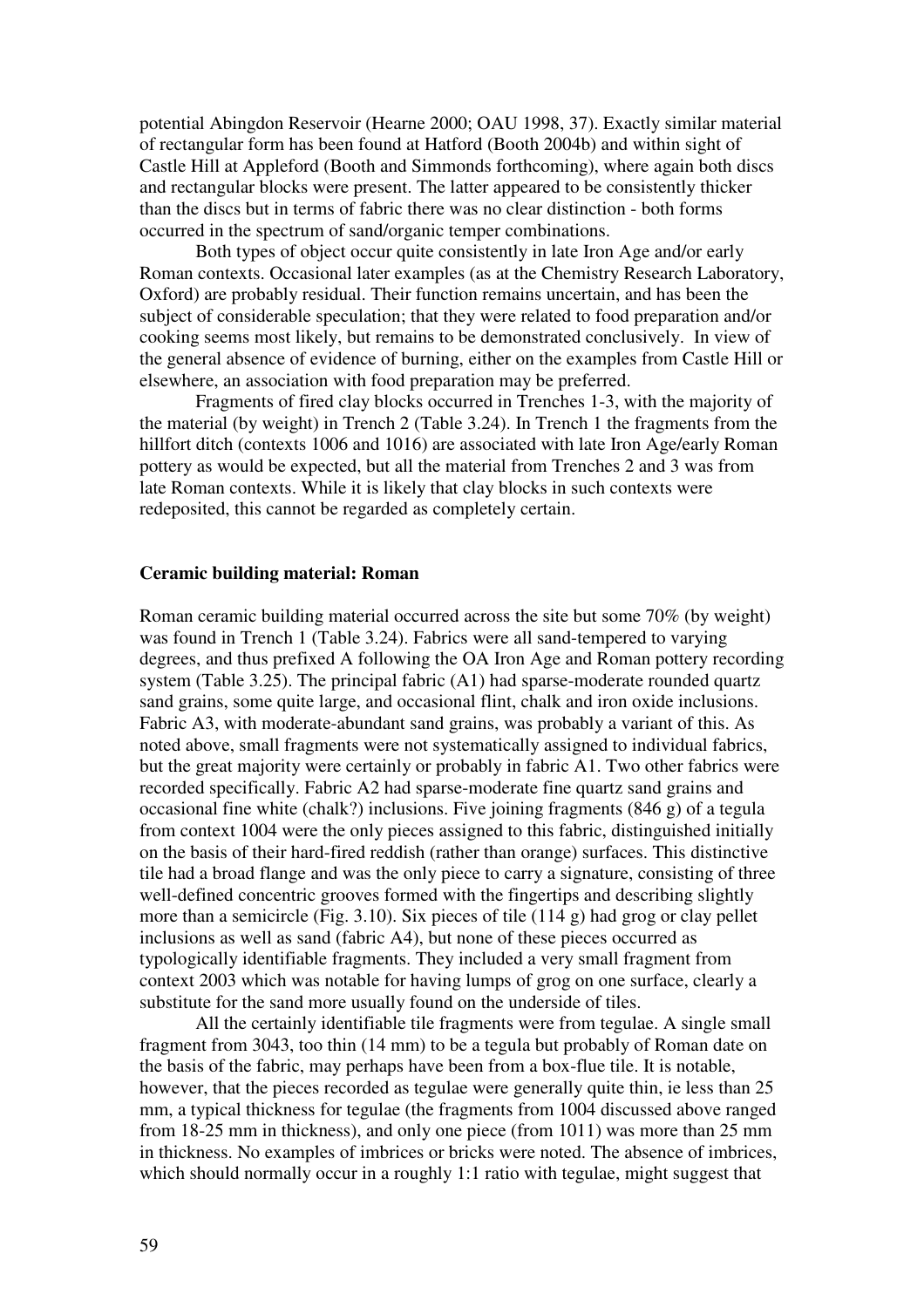the material derived from a building located nearby but not actually on the present site and was collected for secondary use. Flat (tegula) fragments were typically selected preferentially in these circumstances as they were more versatile. There is insufficient recorded detail on the ceramic building material from the site to the west of Castle Hill (Rhodes 1948; Wessex Archaeology 2004, 22) to enable it to be identified as the source of the Castle Hill material, but this is most likely.

#### **Ceramic building material: post-medieval**

Some 26 fragments (651 g) of ceramic building material were of post-medieval date (Table 3.24), defined on the basis of a combination of morphological characteristics and a generally distinctive fabric, typically more sandy than that employed for the corresponding Roman material. All but two of these fragments were of flat roof tiles, usually less than 15 mm in thickness, but with no surviving evidence for peg holes or nibs. A single brick fragment occurred in context 1001 and a probable floor tile in context 1005. This had a glaze patch on its surviving edge.

#### **Discussion**

The material provides confirmation of the presence of a Romanised building in the vicinity, but probably not within the present site. The building examined by Rhodes in 1948 and again in 2003 is a plausible candidate. Material from this building was probably salvaged for secondary use in the late Roman period. Fired clay 'blocks' provide an insight into other activities on the site, particularly (most probably) food preparation in the early Roman period. Some of these occurred in (the few) contemporary contexts in Trench 1. Since analogous material appears, when well stratified, to be almost invariably of late Iron Age to early Roman date, a similar date range seems likely for the clay blocks found in late Roman contexts in Trenches 2 and 3. The absence of contemporary pottery, which might be suggestive of accidental redeposition of early material, could suggest that the clay blocks were selectively recycled in the same way as the Roman ceramic building material.

# **METALWORK**  *by Ian Scott*

The metalwork assemblages comprise 134 iron objects and 4 copper alloy objects (Table 3.26). The preservation of the ironwork is variable but generally quite good. Some of the material is encrusted with corrosion products and few items are poorly preserved. Most are quite well preserved and without heavy encrustation. The copper alloy objects from Iron Age contexts are poorly preserved, but the later material is generally in very good condition.

 The metalwork assemblage is dominated by nails (70) and miscellaneous or unidentifiable pieces (41). Together these form 80% of the metalwork assemblage by number. The small number of identifiable objects include a possible door stud (context 2017) and a penannular brooch (context 2017) from Roman contexts.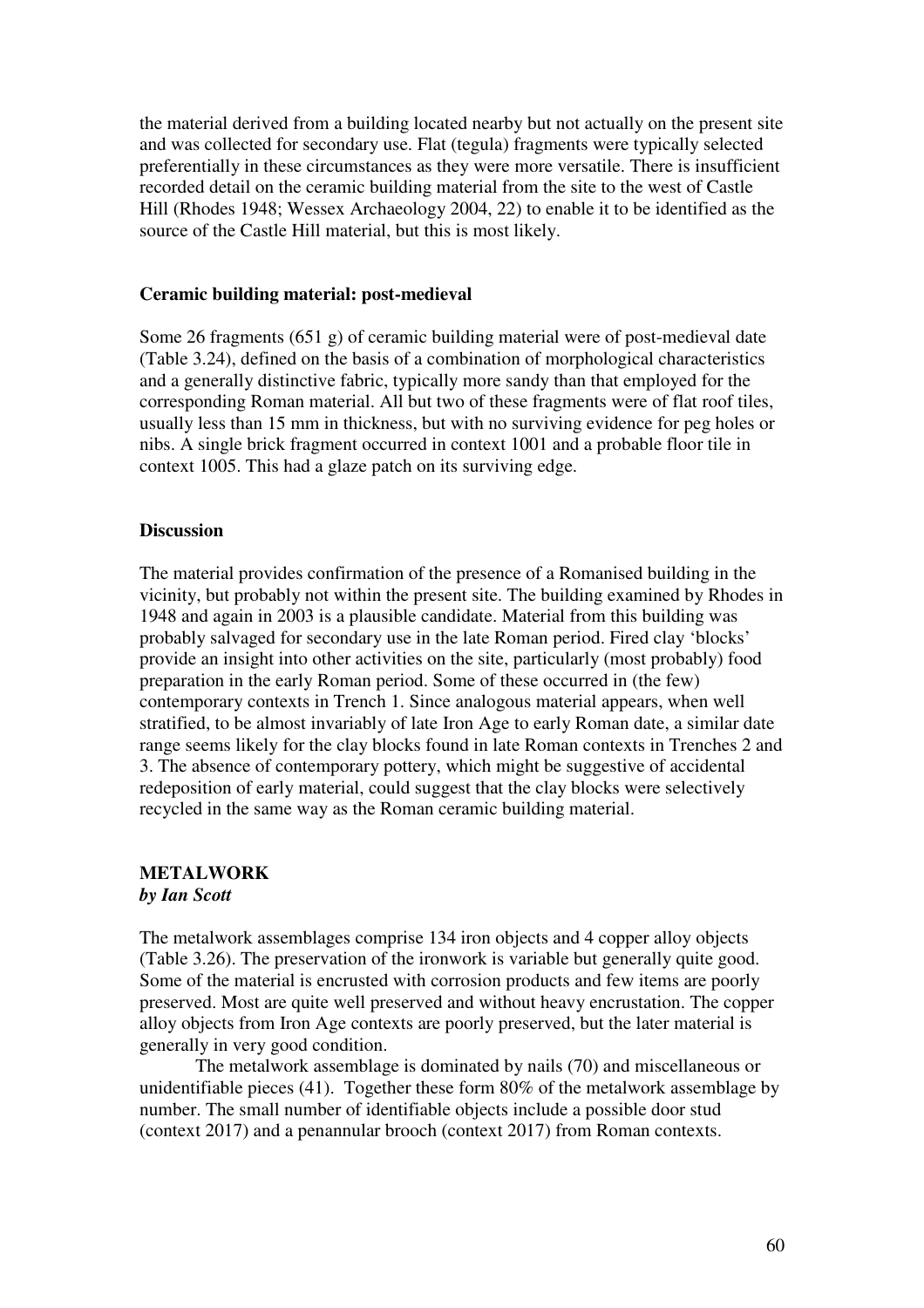#### **Provenance of the assemblage**

The small number of finds from Iron Age contexts (9) must be viewed with scepticism. There are two iron nails from an early Iron Age context (context 3018), but it is certain that these are intrusive since the context is disturbed. The finds from Middle Iron Age contexts include three iron nails (contexts 3004 and 3012) and two miscellaneous iron fragments (contexts 3012 and 3016) that are almost certainly intrusive. Finally there are two copper alloy fragments from context 3014 that probably are of Iron Age date (Cat. no. 1).

 The bulk of the metal finds are from contexts that are assigned Romano-British and medieval dates. The Roman finds are numerous (47), but comprise predominantly nails and miscellaneous fragments (40). There are also two hobnails, a small penannular brooch (Cat. no. 2), a door stud (Cat. no. 3), and three objects of uncertain function - a pin or nail (Cat. no. 4), a possible clamp (Cat. no. 5) and an object with an oval blade (Cat. no. 6). Finally there is an unidentifiable fragment (context 3129). The penannular brooch is of a late Iron Age/ early Roman form, but was found in a late Roman context, so may have been an heirloom.

 Many of the finds are from colluvial deposits with mixed Romano-British and medieval finds (16). The finds from these contexts comprise seven nails, a hobnail, a horseshoe nail, and seven miscellaneous or unidentified fragments.

 The largest part of the metalwork assemblage (61) is from medieval contexts including colluvial deposits. A number of identifiable objects were recovered from medieval contexts: a spoon bit (Cat. no. 9); a horseshoe fragment of medieval form (context 6024); three knives (Cat. nos 10-12), one of which is of a distinctive early medieval form; and a possible handle mount from a vessel or bucket (Cat. no. 15). There is also a decorative door hinge fragment (Cat. no. 14) and a barb spring padlock bolt (Cat. no. 13), both of medieval form. Amongst the uncertain items are two socketed objects, which may be arrow-, or bolt-heads (Cat. nos 16 and 17).

 Finally there are three objects from post-medieval contexts, including a complete pocketknife, and a single unstratified nail.

#### **Catalogue of notable objects**

# *Middle Iron Age*

1 **Two cast fragments** (Fig. 3.11.1). Cu alloy. Two fragments from objects of hollow curved cross section. Possibly parts of hollow cast rings? The longer fragment has a deposit, possibly some sort of filler on the inner hollow curved surface. There is also slight evidence for the back of the object. Uncertain function. Middle Iron Age pit 3013, ctx 3014.

# *Late Iron Age and Roman*

2 **Penannular brooch.** Fe. A small brooch with rolled terminals. Late Roman 'midden' layer 2017.

Simple penannular brooch related to Fowler type C, which was originally dated broadly to the period from the 1st century BC to the Anglo-Saxon period (Fowler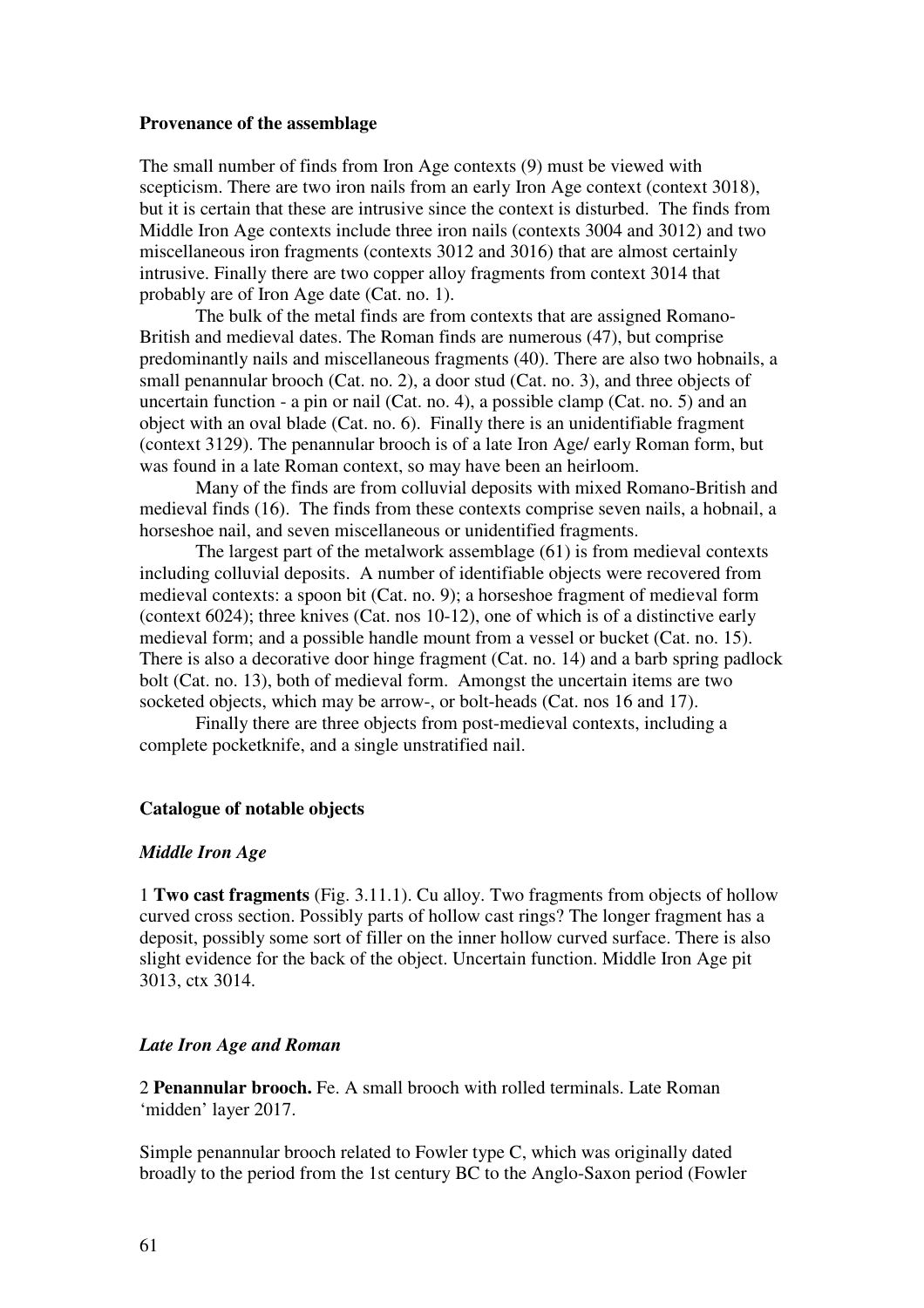1960, 151-52, 165-66, 171). This dating has been refined with the recognition of a plain earlier form dating to the late Iron Age, to which the present example belongs, and a much later form often of flat cross-section and decorated (Fowler in Crummy 1983, 18-19). See examples from Dragonby (Olivier 1996, 261-63, figs 11.11 and 11.12).

3 **Door stud.** Fe. Stud with a large, almost flat, circular head. Square section stem, with battered flattened end. L: 45mm; D: 57mm. Late Roman 'midden' layer 2017. SF 3060.

4 **Nail or pin.** Fe. Almost conical head and broken stem of circular section. L: 46mm. Late Roman 'midden' layer 2017.

5 **Possible clamp.** Fe. Broad back, slightly curved in section, curving to a thin point at one end, broken at the other end. L: 33mm. Late Roman 'quarry' pit 3067, ctx 3055. SF 3022.

6 **Oval blade or plate.** Fe. Thickening for stem of rectangular section at one end. Part of a tool? L: 65mm; W: 40mm. Late Roman layer 3130. SF 3157.

7 **Socketed awl.** Fe. Parallel-sided socket and tapering point of square/diamond section. The point is offset to one side of the socket. L: 89mm. Medieval colluvial layer, ctx 3076. SF 3059.

Socketed awls are not common. There is a Romano-British example from the Walbrook, London (Manning 1985, 41 and pl.16, E28). This is probably a residual piece of Roman date.

# *Medieval*

8 **Possible punch.** Fe. Comprises tapering spike with stepped head. The tip is eroded. L: 97mm. Medieval ploughsoil layer 5013.

9 **Spoon bit.** Fe. Complete, with diamond-shaped tang. The stem is roughly circular in section. The blade of the bit, of hollow section is heavily encrusted with corrosion products. Medieval pit 4003, ctx 4040. SF 4005.

Compare examples from Anglo-Scandinavian York (Ottaway 1992, 532-35 and fig. 208, nos 2262-64) and medieval York (Ottaway and Rogers 2002, 2726-7 and fig.1335, nos 8189-91, 11487 and 13690).

10 **Whittle tang knife blade.** Fe. Small parallel-sided blade, with slightly angled tang. End of blade missing. The blade form is not certain. Probably medieval. L: 61mm. Roman-medieval colluvial layer 3028.

11 **Whittle tang knife.** Fe. Narrow blade with slightly curved back. Strongly triangular blade. Ottaway Type C1. L: 130mm. Medieval pit 6011, ctx 6024. SF 6001.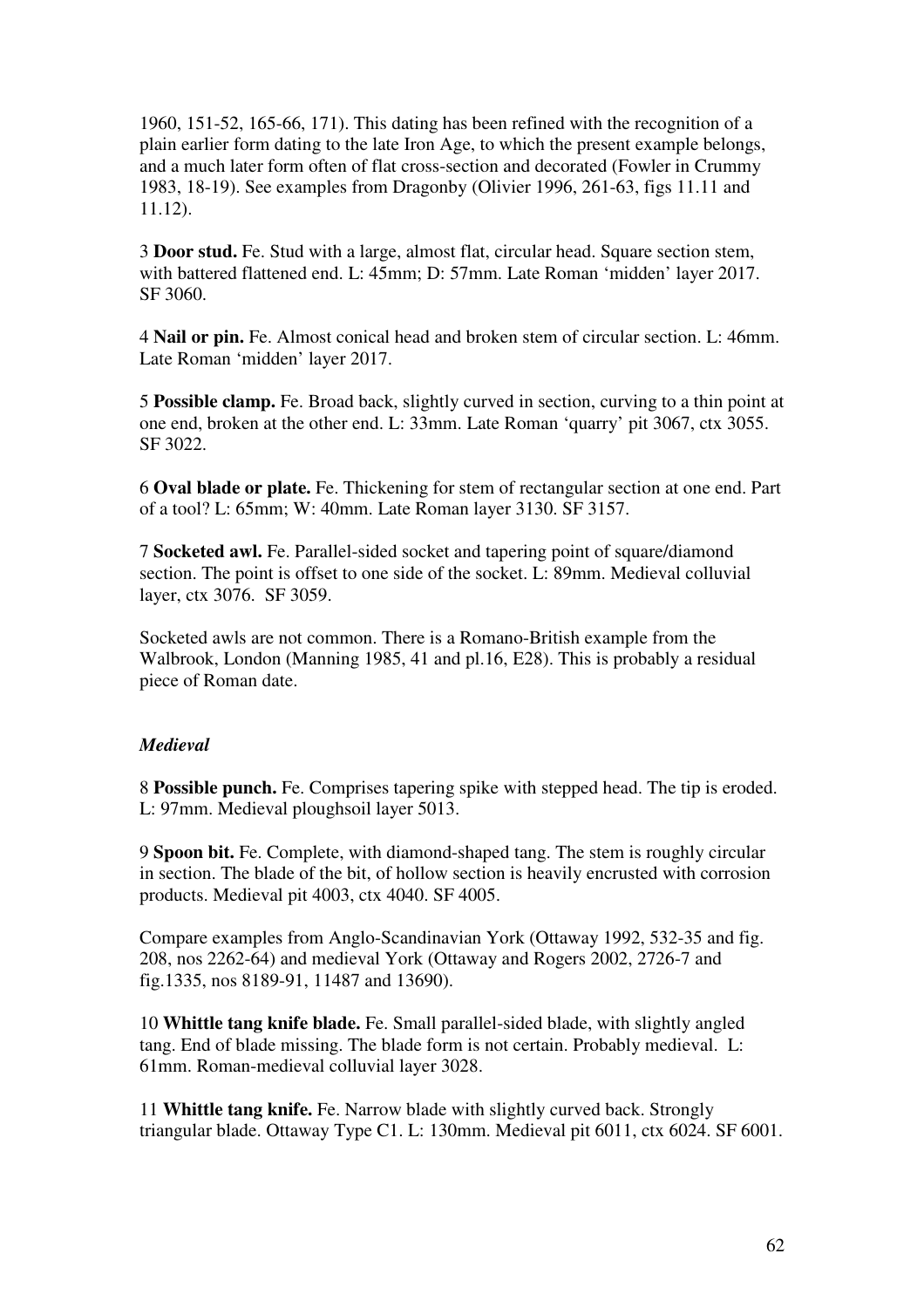A good Saxon form (see Ottaway 1992, 568-70 and fig. 231, no 2837; fig.233, no 2877).

12 **Whittle tang knife blade.** Fe. Tapering blade of triangular section. Tip missing. Angled choil. L: 87mm. Medieval pit 6011, ctx 6024. SF 6002.

The form of the blade is not diagnostic. There are a few Romano-British examples with this blade form (Type 16: Manning 1985, 116, fig. 28), but also medieval examples (Cowgill *et al*. 1987, 8-2, fig. 55, nos 28, 30 and 32).

13 **Double barb-spring padlock bolt.** Fe. Bolt from a cylindrical padlock. The circular plate has two barb-springs, one with a single spring, the other with two springs. L: 73mm. Medieval pit 4003, ctx 4024. SF 4001.

Cylindrical, or barrel-, padlocks with barb-springs are a distinctive medieval form. See the examples from York (Ottaway and Rogers 2002, 2861-67, figs 1442-48) and from London (Egan 1998, 91-99).

14 **Probable hinge or door strap** (Fig. 3.11.2). Fe. One end has a tightly rolled scroll. There is a single clear nail hole and another possible with a fragment of nail in situ. L: 150mm. Medieval colluvial layer 3077. SF 3045.

Possibly part of C-hinge or associated strap work from an exterior door (see Geddes 1999).

15 **Possible handle mount** (Fig. 3.11.3). Fe. Looped terminal at one end. This is thicker than the strip and broken. The strip is shaped and has two nail holes. Decorative and slightly curved mount. Roman-medieval colluvial layer 3028. SF 3012.

16 **Socketed point** (Fig. 3.11.4). Fe. Point possibly with small diamond-shaped head. The point was originally heavily encrusted with corrosion products and the x-ray plate does not provide evidence for the form of the point. Because the object is mineralised careful cleaning has not given conclusive evidence for the form of the point. Probably an arrowhead. L: 63mm. Medieval colluvial layer 3077.

17 **Socketed point** (Fig. 3.11.5).Fe. Encrusted around head. Probably an arrow or bolt head with a tapering square section point. L: 65mm. Medieval colluvial layer 3077. SF 3044.

18 **Strip or binding.** Fe. Plano-convex cross-section, wide in the middle and tapering to each end. One end bent back over the centre. No clear nail holes show on x-ray. One end has a notch that may he a broken nail hole. L: 175mm. Medieval colluvial layer 3043.

**ROMAN COINS**  *by Paul Booth*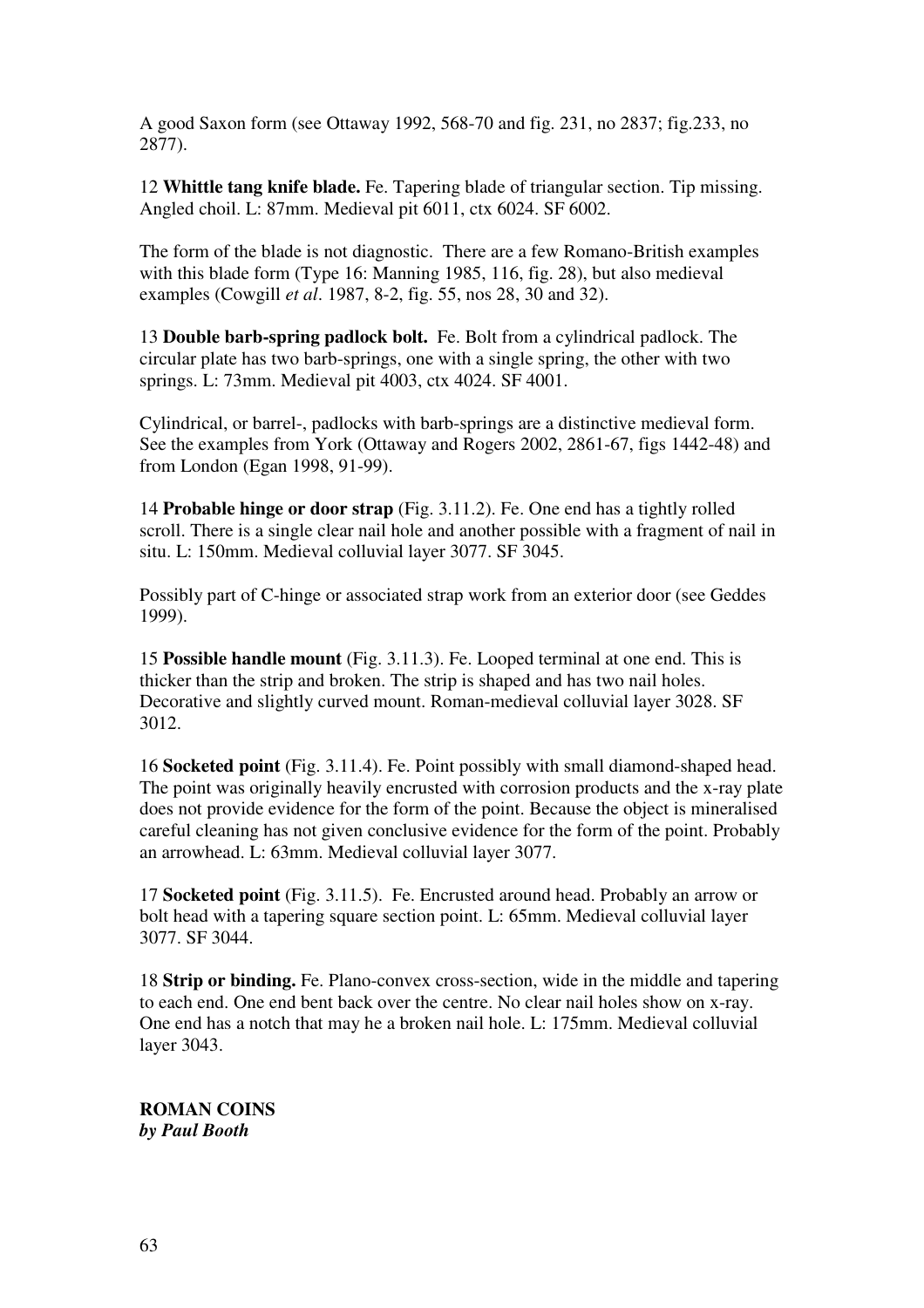Five small late Roman coins were recovered, equivalent to AE4 (ie 13 mm diameter and less) in size. All are in relatively poor condition. One of the coins was found within late Roman pit 4009, two within late Roman colluvial layer 3122, and two within medieval colluvial deposits (Table 3.27).

 All the coins are late 3rd to 4th century in date. One bears traces of a radiate crown of late 3rd century date and another is attributable to the House of Valentinian (AD 364-378). The other three are completely illegible. The coins are intrinsically unremarkable and typical of Roman settlement site finds.

# **ROMAN GLASS**  *by Hilary Cool*

Four fragments (122 g) of Roman glass were recovered. These were examined by Hilary Cool, whose comments have been used as the basis for this report.

 Post-medieval layer 1002 produced a single fragment (4 g), probably a chip from a blue/green prismatic bottle of 1st to 3rd century AD date. Late Roman colluvial layer 3122 contained two fragments (117 g) of a vessel handle (SF 3053 and 3054), probably of late 4th to 5th century AD date. A small fragment (1 g) of a pale blue bead recovered from an environmental sample from late Roman layer 3130 is also consistent with a late 4th century date.

# **WORKED BONE**

*by Leigh Allen* 

Three worked bone objects and one worked antler object were recovered, all from early Iron Age pit 3006. The artefacts comprise a needle, two possible gouges and a possible handle.

# **Catalogue of illustrated artefacts (Fig. 3.12)**

1 **Needle.** A needle with a circular cross section that flattens to an oval cross section just below the eye. The needle has broken across the eye (a common form of break); only the very bottom section of the eye can be seen and it was probably originally oval in form. The shaft has an upward curve towards the tip. The whole object is highly polished. Similar examples have been recovered from Danebury (Sellwood 1984, 380-382, fig. 7.32, nos 3.87-3.39). Pit 3006, context 3061. SF 3064.

2 **Possible gouge.** An incomplete sheep radius (right) with a small, crudely made perforation through the proximal end. The beginnings of a second perforation (or possible a tooth mark) can be seen just above this. There are areas of light polish on the shaft. It is possibly a fragment from a gouge. Pit 3006, context 3039.

3 **Possible gouge.** An incomplete sheep metatarsal (left) with a longitudinal perforation down through the proximal end. There are areas of polish along the shaft. It is possibly a fragment from a gouge, but the functional end of the object has broken off making this identification uncertain. Pit 3006, context 3061.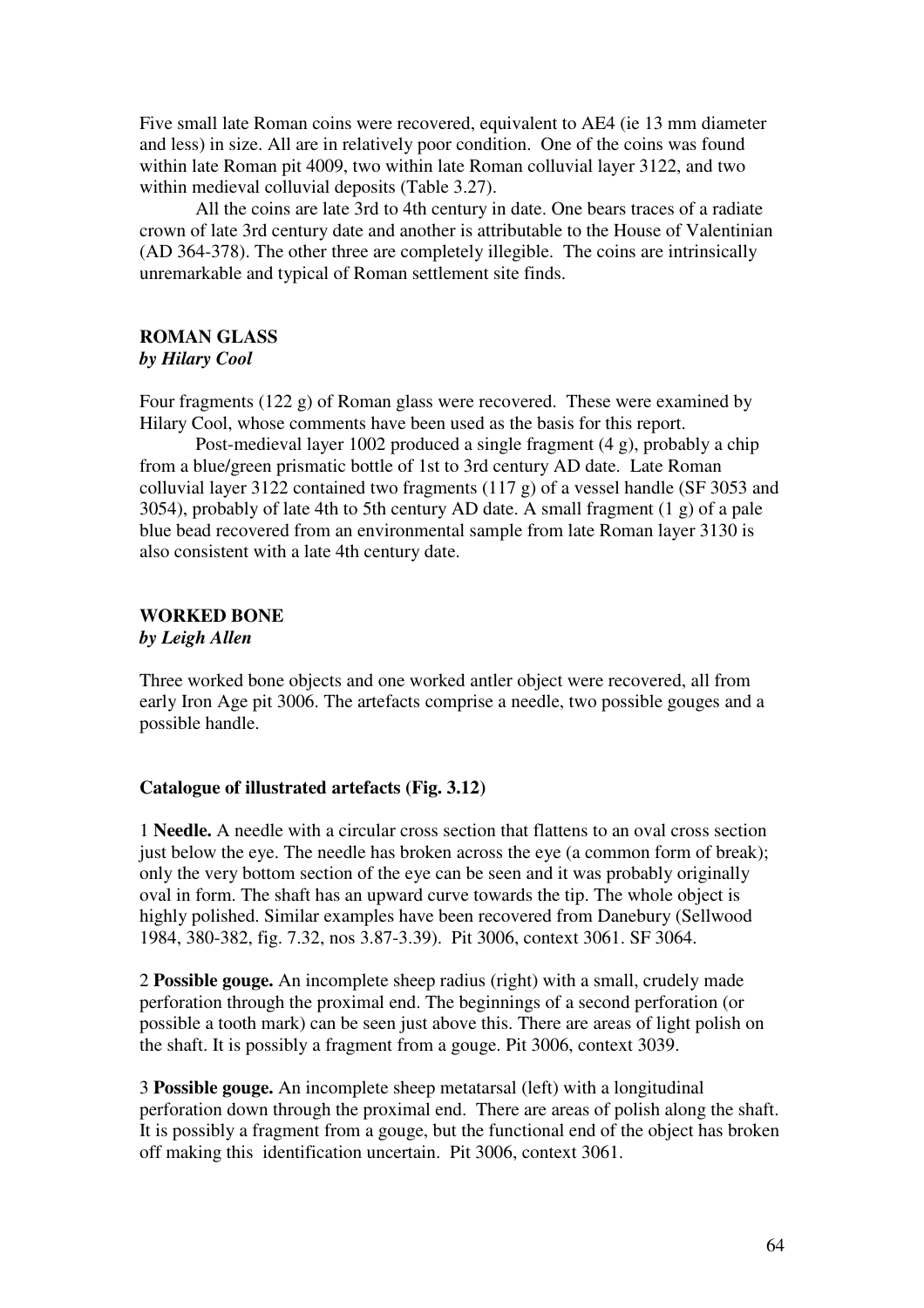4 **Possible handle.** An incomplete worked antler tine with areas of high polish on the curved end of the tine and along the back edge. The broken end shows possible traces of a drilled hole. It is possibly a fragment from a handle. Pit 3006, context 3034.

# **WORKED STONE FROM CASTLE HILL**  *by Fiona Roe*

# **Introduction**

 Seven objects of worked stone were recovered and are described in a catalogue that can be found on the CD. They comprise part of a possible stone mould, two spindlewhorls and four quern or rubber fragments (Table 3.28), while a little burnt stone was also collected, and is summarised in Table 3.29. The different varieties of stone were identified by examination with a x8 hand lens. Most were found to be of local origin, although the igneous rock used for the mould and the Upper Old Red Sandstone used for a later rotary quern were both imported from some distance away. Only two pieces, the possible mould and a spindlewhorl, came from prehistoric contexts that could be linked with the hillfort.

# **Possible mould**

 A piece of igneous rock with a flat worked surface, more smooth than might be expected on a quern or rubber, is possibly part of a mould or it may have been intended for manufacture into one. No trace of a matrix now exists. It was recovered from the uppermost fill (5011) of the late Bronze Age hilltop enclosure ditch, which is thought to date to the early Iron Age, but both the variety of stone and its possible use as a mould suggest a later Bronze Age date for the object.

 The stone is a coarse-grained igneous rock and mainly light pink in colour although grey where it has been burnt. The pink colouration comes from pink alkali feldspar, while there are darker inclusions of a ferro-magnesian mineral, which is now altered in places so that it appears bronzed. The artefact has been thin sectioned (R 309) and examination under a petrological microscope has shown that the rock consists mainly of alkali feldspar, but that it also contains scattered biotite, now mostly altered to chlorite, some altered plagioclase, a little quartz and a few needles of apatite, a mineral assemblage that suggests that the stone is a syenite.

 This is clearly an imported piece and one that is without parallels locally. Other comparable finds are not common, but some stone moulds are known to have been used for casting socketed Stogursey axes. Three moulds of comparable igneous rock were originally recorded, from Egham, Surrey, and two sites in Wiltshire, Burderop Down and Bulford (Needham 1981). To these may be added a fourth example, from Everley Meadow, Iwerne Courtney, Dorset (Needham in prep). At the time of writing the thin sections made from these moulds could not be traced, but it was possible to examine two of the moulds and compare the stone used to make them directly with the find from Castle Hill. The mould from Bulford (Salisbury Museum) appeared in hand specimen to be a good match, but the one from Burderop Down (Devizes Museum) is made from a different variety of igneous rock, more reddish in colour, and the suggested source for this one is the Hestercombe rock, a known quern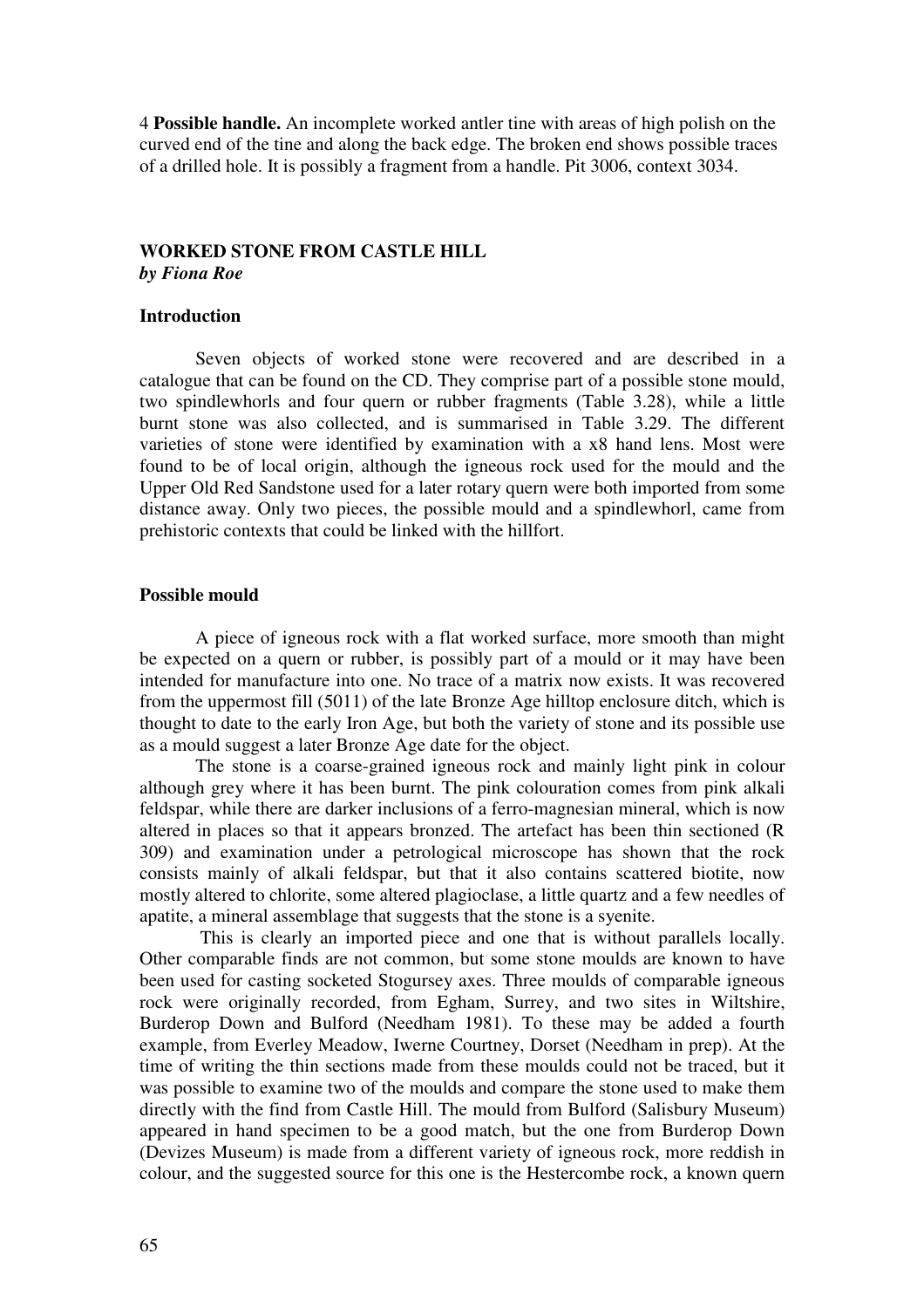material from near Taunton in Somerset, originally identified as a syenite or lamprophyre but now reclassified as a diorite (Prudden 2003, 31). The description of a thin section made from this rock (Edmonds & Williams 1985, 47) corresponds with that given for the thin section from the Bulford mould (Needham 1981, 12). However the descriptions of the stone used for the mould from Everley Meadow, Dorset, both in hand specimen and thin section (Needham, in prep), suggest that it should compare well with the piece from Castle Hill. A fifth fragment of worked igneous rock, which like that from Castle Hill now lacks evidence for use as a mould, came from Aldermaston Wharf, Berkshire (Bradley *et al.*, 1980, 245 and Reading Museum). It has been possible to compare the Wittenhams piece directly with this find both in hand specimen and in thin section (R 302), and once again there were indications of a good match. It is not known where this particular igneous rock was obtained from, but Brittany, with its known Bronze Age contacts with Britain (Briard 1993, 189), is a potential source area.

# **Querns**

 The saddle querns consist of two fragments, one of which appears to have been re-used after breakage as a rubber, together with another rubber fragment. These three fragments were all unstratified, but both the types of quern and the materials used for them are typically prehistoric. The rotary quern fragment is clearly of later date and consists of a piece of rim from a quern of Roman disc type, found in a late Roman colluvial layer (ctx 3122).

 Good saddle quern materials were available in Oxfordshire, and stone for these querns could have been obtained from sources not far from the site. One saddle quern was made from Lower Calcareous Grit, which came from the Corallian ridge 16 km to the north-west (Arkell 1947, 78). A second saddle quern was made from Lower Greensand found around Culham only 7 km north-west of the site (Arkell 1947, 160). A third fragment, a rubber probably re-using a broken fragment of saddle quern, was made from a cobble of quartzite, which could have been collected either from the local Plateau Gravel (Jukes Brown & Osbourne White 1908, 84) or the local Thames gravels.

 These unstratified saddle quern fragments could well be either late Bronze Age or Iron Age in date. Lower Calcareous Grit is known, for instance, from a late Bronze Age context at Wallingford (Roe & Barclay 2006, 71), while Culham greensand was found at Appleford (Hinchcliffe & Thomas 1980, 60 & Fig 24, 4) and at the late Bronze Age site at Reading Business Park (Roe 2004, 95). Abundant evidence for the Iron Age utilisation of these two quern materials comes from the settlement site at the Wittenhams. Saddle querns made from both Lower Calcareous Grit and Culham greensand were found in mainly early Iron Age contexts in the trenches around the hillfort (see Chapter 6), while further finds of middle Iron Age date came from the Hill Farm site (Chapter 9).

 By contrast, the Roman rotary quern was made from Upper Old Red Sandstone, which had been transported some 105 km from the Forest of Dean/Wye Valley area (Welch & Trotter 1961, 49). Again the occurrence of this particular material is not unusual, since rotary querns made from upper Old Red Sandstone are known from virtually all the Roman sites in the area (Shaffrey 2006). Further finds of rotary querns made from the same stone were made during the 2004 excavations below the hillfort (Chap 6) and during fieldwalking (Chap 14).